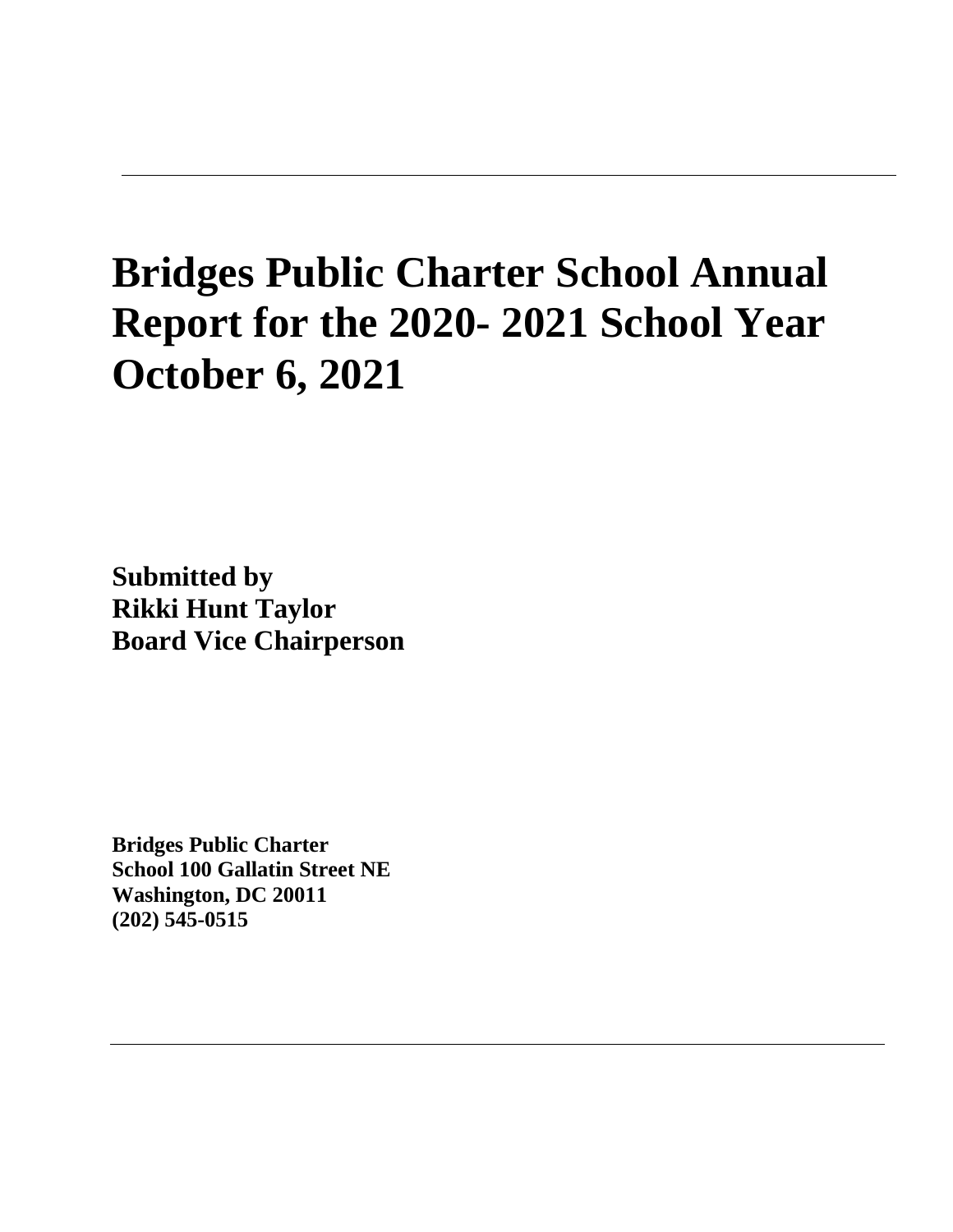| <b>Annual Report Narrative</b> | pg.3   |
|--------------------------------|--------|
| Data Report                    | pg. 20 |
| <b>Appendices:</b>             |        |
| <b>A. Staff Roster</b>         | pg. 22 |
| <b>B. Board Roster</b>         | pg. 24 |
| C. Unaudited 18-19 Financials  | pg. 25 |
| D. 2020-2021 Approved Budget   | pg. 26 |

Disclaimer: Bridges Public Charter School acknowledges that the DC Public Charter School Board's review and publication of this annual report does not imply concurrence or disagreement with the content herein.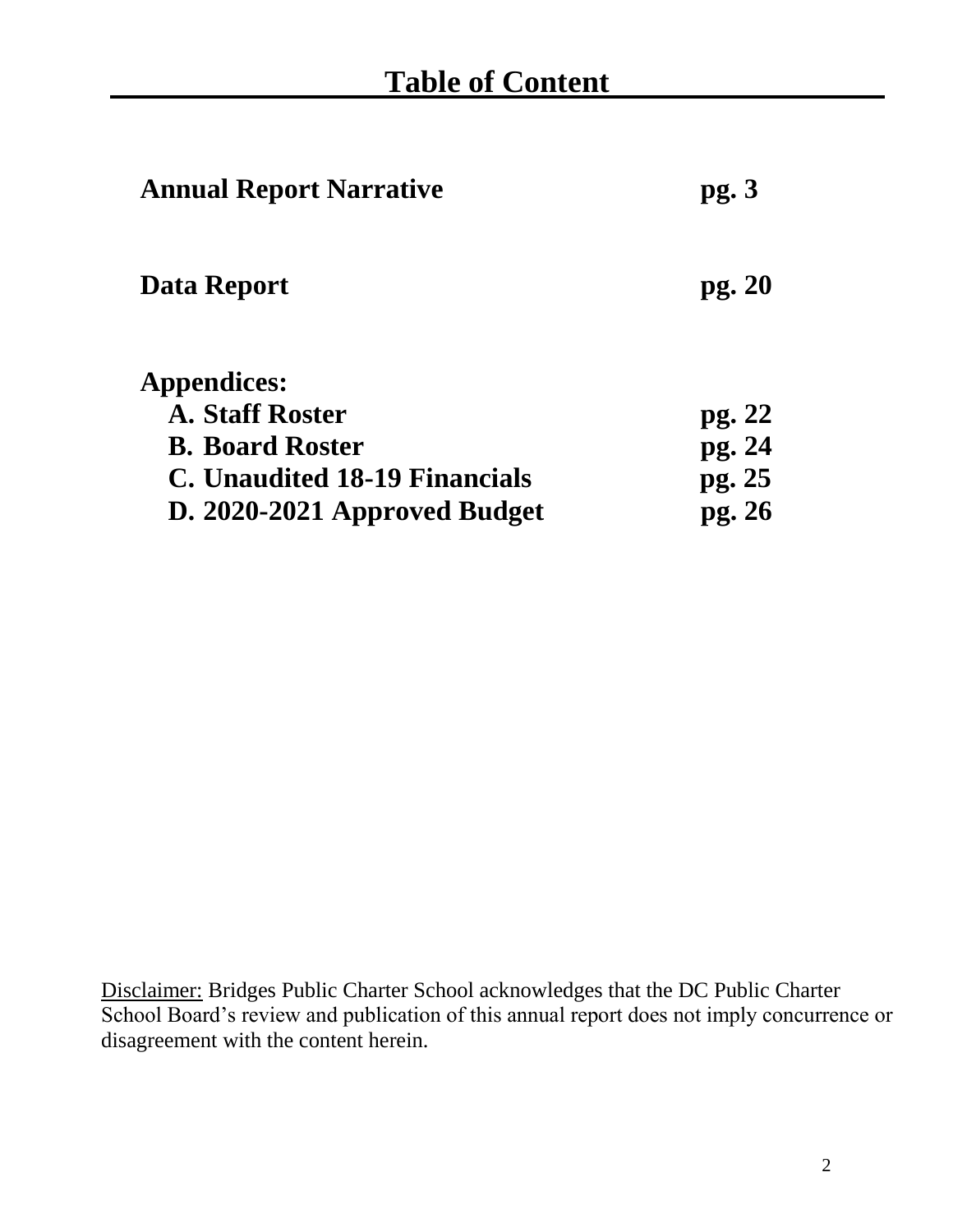## **Annual Report Narrative**

### **I. School Description**

### **A. Mission Statement**

Bridges mission is to provide an exemplary early childhood and elementary educational program that includes students with special needs. Our developmentally appropriate, family and child-centered educational approach will nurture students to expand their developmental skills, in order to build a foundation for life-long learning.

Bridges, the name of our school, symbolizes an inclusive learning community that builds bridges of understanding, awareness and support by connecting children and families with a variety of different needs, cultures and backgrounds.

### **B. School Program**

From fall 2005 – spring 2012 Bridges Public Charter School exclusively served Pre-K 3 and Pre-K 4 students. The school gained approval in the spring of 2012 to become an elementary school and began expansion the following year. Bridges PCS now serves students in grades Pre-K 3 to  $5<sup>th</sup>$  grade. For the 2020 - 2021 school year the Bridges' program ran from August 31, 2020 to June 23, 2021. Due to COVID-19 our school year began with 100% virtual learning. Then from May 3, 2021 to June 23, 2021 the school had a hybrid program with an A cohort of students coming for in-person learning on Monday and Tuesday and a B cohort coming on Thursday and Friday. Families still had the option for their student to remain 100% virtual during this time.

The school also held a one-month summer program from mid-June to mid-July 2021 for students with special needs and general education students. The summer school program was 100% virtual.

For the 2020 – 2021 school year Bridges served 403 students. Bridges PCS is a unique program in the DC education landscape, both public and private. Serving a higher percentage of students with special needs by design and a higher percentage of English Language Learner students than most DC schools.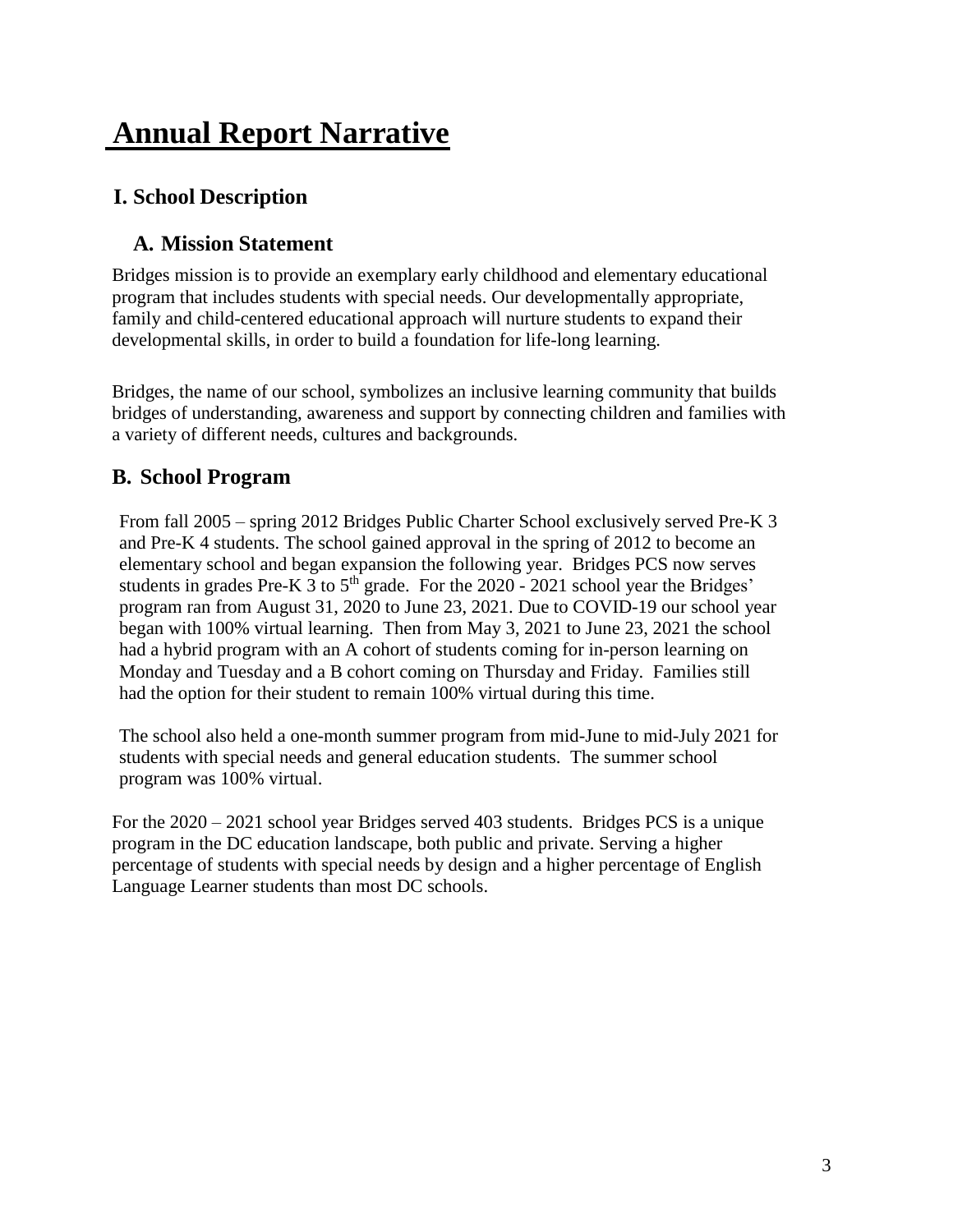| <b>Inclusive Classrooms</b>                                                                                                   | <b>High Level Special Education</b><br><b>Level 4 Classrooms</b>                                                                                                          |  |
|-------------------------------------------------------------------------------------------------------------------------------|---------------------------------------------------------------------------------------------------------------------------------------------------------------------------|--|
| 5 Multi-Aged Pre-K3/Pre-K4<br>General education inclusion<br>classrooms.<br>20 students per classroom                         | 2 Multi-Aged Pre-K3/Pre-K4 classrooms Non-<br>Categorical / Mixed Special Education<br>Categories<br>$\bullet$ 8 – 10 students per classroom                              |  |
| 12 Single grade Elementary General<br>education inclusion classrooms, Grades<br>$K - 5th$<br>$22 - 24$ students per classroom | 6 Elementary level grade classrooms<br>Non-Categorical / Mixed Special Education<br>Categories<br>Grades $K - 5$ <sup>th</sup><br>$\bullet$ 8 – 10 students per classroom |  |
|                                                                                                                               | 2 Multi-Aged Elementary classrooms<br>Grades $K - 3$ and $3^{th} - 5^{th}$<br>For students with high level special needs<br>$\bullet$ 6 – 8 students per classroom        |  |

### **Curriculum Design and Instructional Approach**

At Bridges, we believe that inclusive education is beneficial to all of the students who have the opportunity to participate. Inclusion builds compassionate relationships among students, develops self-esteem in individuals, and develops the awareness that everyone has strengths and challenges.

The following practices are evident in the design of the school's curriculum and instructional approach:

- *Developmentally appropriate, individualized education:* Educational programs are tailored to meet each students' individual learning needs and developmental levels. In order to ensure the education of the whole child,
	- academic and social emotional goals are assessed and monitored.
- *Transdisciplinary, family-centered approach:*

Through transdisciplinary, family-centered planning and implementation of the educational program for students with special needs, students have increased opportunities to practice and learn developmental skills in both the home and school environments. Team planning fosters consistency and the continuity of learning opportunities, as well as promotes collaboration and peer training among staff members and families.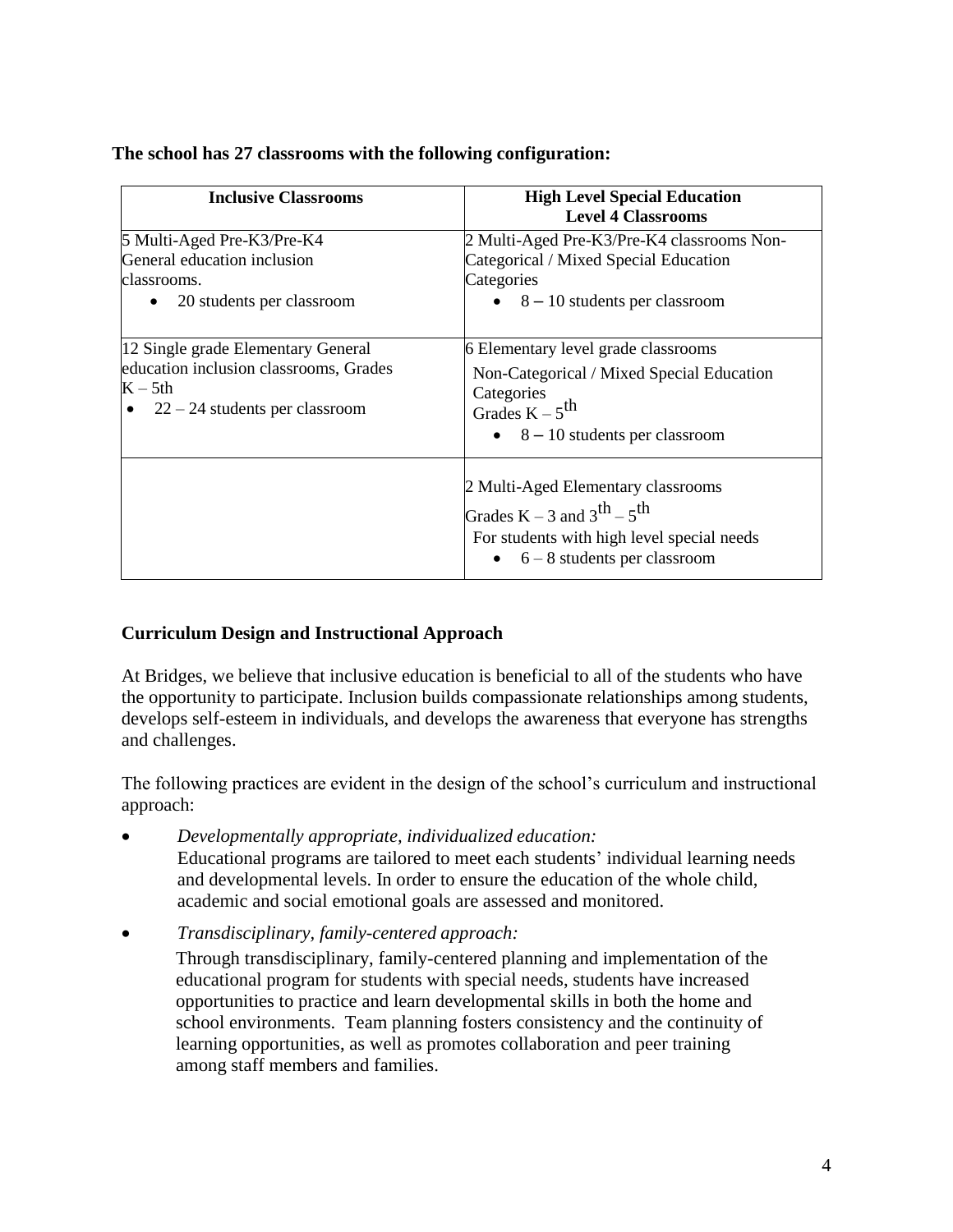• *Active, Hands-on and Inquiry Based Curriculum:*

Students learn from experience. Therefore, our classrooms include hands-on and academic studies are thematic and project-based. Students have daily opportunities to learn new skills through small group instruction, individual practice and whole group work.

• *Student-centered learning:*

Students actively participate in planning, developing, and assessing their learning experiences. Teachers serve as facilitators, encouraging students to interact with peers, materials, and the environment in order to construct their own learning. With a small student to teacher ratio, teachers can consistently support each student's individualized learning

#### **Early Childhood Education Program Pre-K 3 / Pre-K 4**

The Bridges Public Charter School's early childhood curriculum for Pre-K 3 / Pre-K 4 students supports the development of the whole child through a balance of investigation, play, and instruction. Using social studies and science based study topics as the curriculum framework and learning centers, the curriculum areas of language arts, mathematics, science, arts and physical development are integrated throughout the curriculum and the classroom. The learning centers in a classroom include: dramatic / imaginary play, blocks, table toys, art, music, library, writing, discovery (science and math), sensory table (e.g., sand, water, rice, and leaves) and computer. Bridges' integrated curriculum is performance-based and aligned with the DCPS Early Childhood Content and Performance Standards. Due to COVID-19 this work was translated into working with students virtual for the majority of the school year and then implemented in person with health and safety procedures for students in the classroom who participated in the hybrid in-person schedule.

#### **The Project Approach / Classroom Studies**

The project approach is the "in-depth investigation of a topic worth learning more about." A project or study focuses on finding answers to questions posed by the students and teachers and developing a deeper, richer understanding of the topic. Topics are investigated first-hand in the community and/or brought into the classroom. The duration of a study can be as short as a day and as long as a month. In the Bridges' curriculum we use the term "study" instead of project; a study is usually a month long. Bridges uses science and social studies based study topics as the framework for classroom learning. Examples of study topics are: fasteners, construction, water, communication, skin, trees, colors, and families. Study topics are not determined before the school year begins; instead, they are developed by observing the children in the classroom. Using the school's curriculum materials, the HighReach Passport and Pre-K curriculums, teachers identify topics of interest and importance to the students and then collect materials and information on the topic to then develop it for implementation in the classroom. To begin a project, a teacher provides students with an experience that will bring out what the children already know about a topic. Then working with the children, they decide what else they want to know about the topic. Topics for student are chosen based on the following criteria: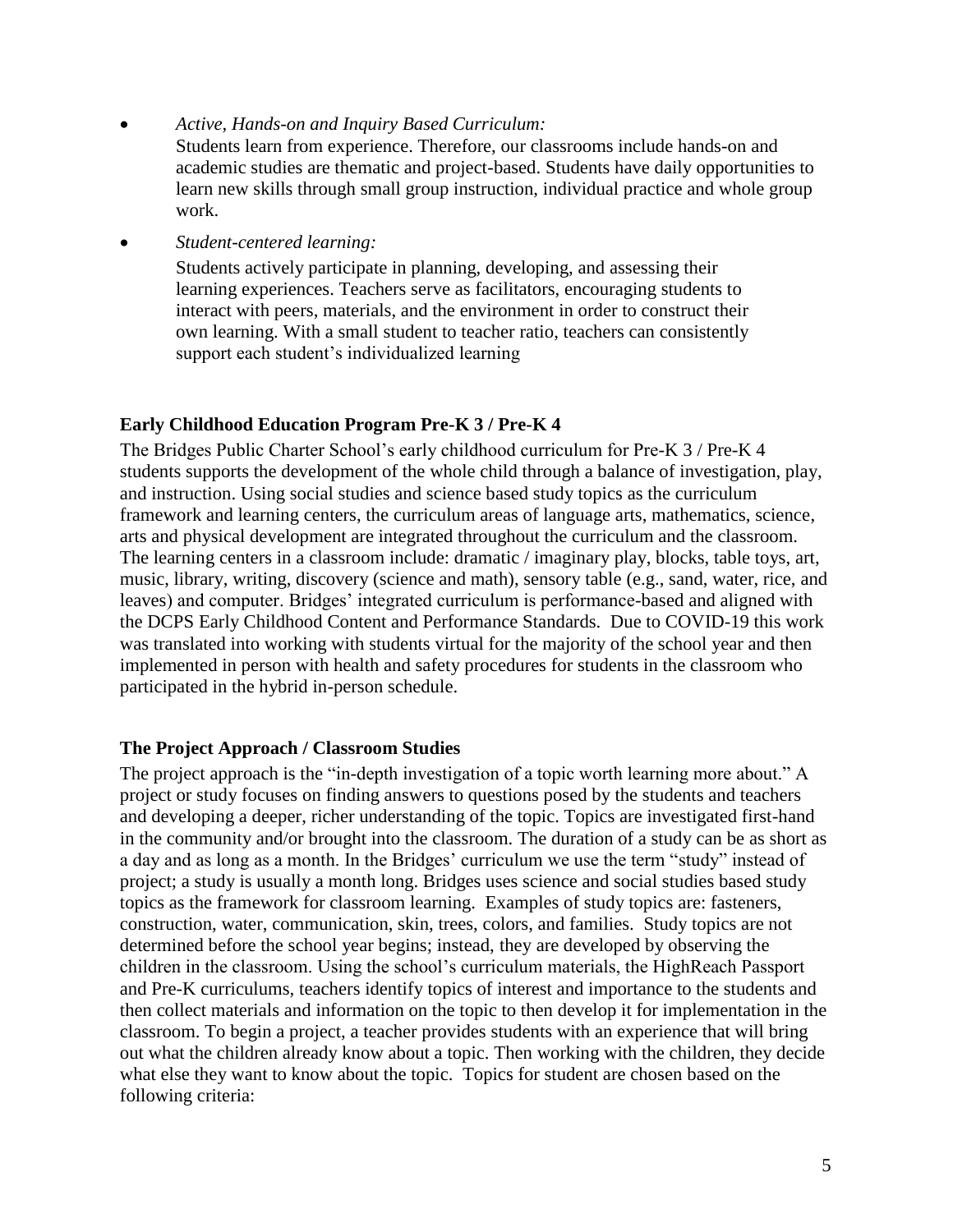- It is relevant to the world, as children know it.
- It is meaningful and of interest to the particular children (and teachers) involved.
- It is mindful  $-$  it causes children to think.
- The topic can be researched and investigated by the children and it lends itself to first-hand experience.
- Resources such as "experts," as well as materials and equipment are available in the school or community.
- The knowledge gained from the study is worth knowing.

#### **Social Emotional Development and Learning**

Bridges utilizes components of the Responsive Classroom®, which is both a classroom management model and a social curriculum. Bridges also uses the research-based Second Steps Program, which uses grade-appropriate activities to teach students empathy, problem solving, conflict resolution and management of impulses and emotions. Bridges has school-wide behavior and conduct expectations for all members of the learning community. These expectations encourage each student and staff member to conduct his or herself in an appropriate way, behave in a cooperative manner that supports learning, and treat other members of the community with respect. The Bridges program emphasizes the development of social skills, such as conflict resolution, collaborative problem solving, and expressing emotions through words rather than actions. The school wide values and expectation are embodies by the acronym REACH - Responsibility, Engagement, Acceptance, Creativity and Honesty. Bridges PCS students and staff REACH for success by taking care of ourselves, our friends and our school through the implementation of positive behavior intervention supports, Responsive Classroom, and Second Step.

#### **Literacy**

Emergent literacy skills development and instruction at the early childhood level at Bridges is done using an integrated approach. The development of emergent literacy skills for reading and writing happens through daily story times, conversation, whole group instruction and small group instruction. In addition to the integrated curriculums Passports and Pre-K published by HighReach, the school uses Instructional Supplement from Education Solutions LLC, and the Handwriting Without Tears curriculums to support students' vocabulary development, learning to recognize letters and letter sounds, and emergent writing skills. For Kindergarten the Readers and Writer's Workshop approach is implemented and students are provided with direct phonics instruction as well. And for  $1<sup>st</sup>$  through  $5<sup>th</sup>$  grade the National Geographic Literacy curriculum is implemented.

#### **Mathematics**

The Bridges in Mathematics curriculum was selected for use starting in the 2019-2020 school year. Looking at the diversity of our classrooms and the outcomes of our students on the State standardized testing the PARCC and school test administered like NWEA MAP and iReady for math, the school determined that a change in curriculum was needed. We sought to select a research-based curriculum that could support the program from Pre K to  $5<sup>th</sup>$  grade, thus ensuring better vertical alignment as students moved from the early childhood program into elementary school. The curriculum review and selection process was done by teachers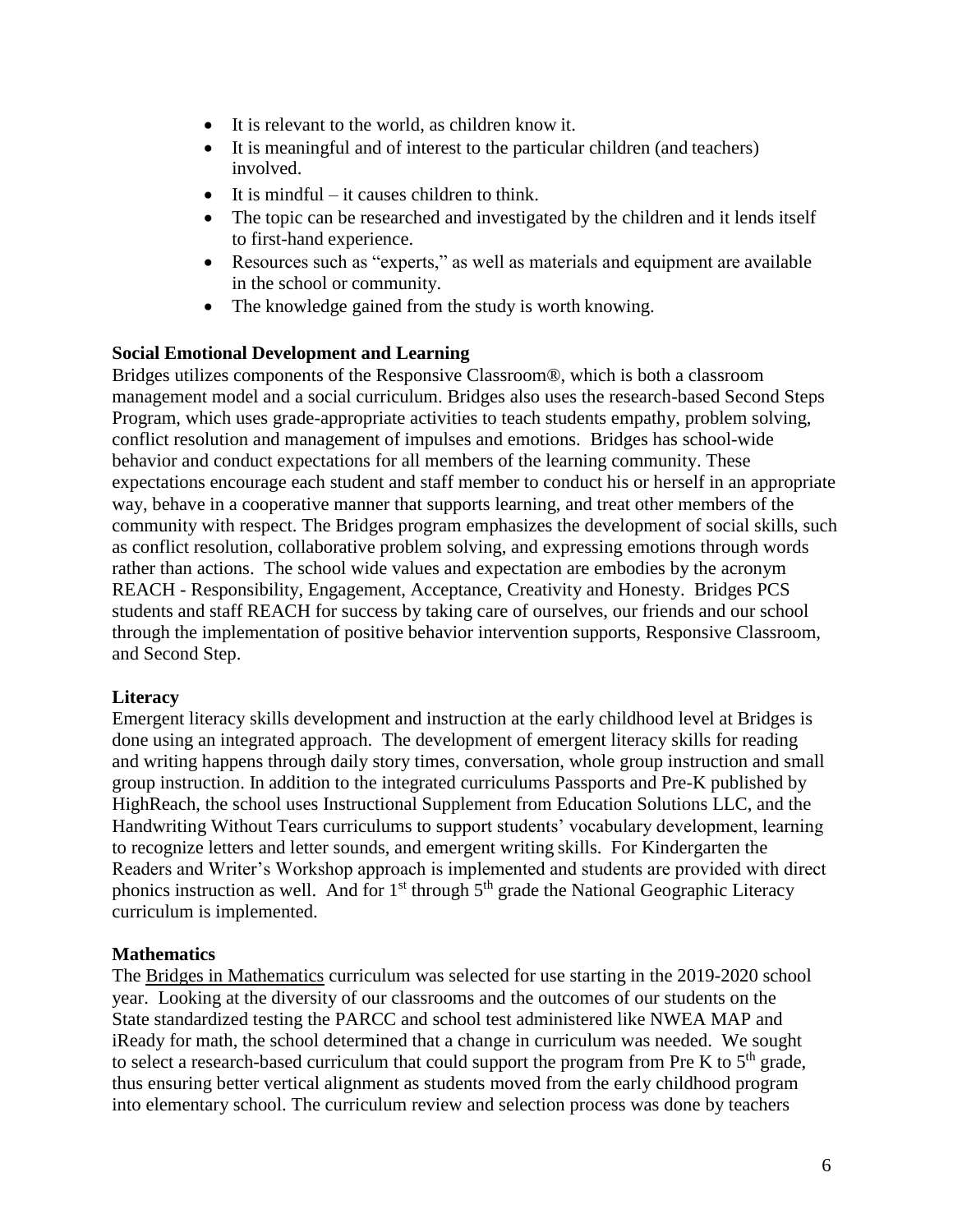with the support of Curriculum Coordinators. The 2019-2020 school year was the first year of implementation for the Bridges in Mathematics curriculum and it continued to be used during the 2020-2021 school year.

#### **Social Studies and Science**

As a natural extension to the thematic, project-based studies of the Pre-K level, Bridges has continued theme-based exploration and a constructivist approach in the selection of curricula for Kindergarten through  $5<sup>th</sup>$  grade for social studies and science. For Social Studies, at the elementary grade level classrooms use Social Studies Alive. And students engage in inquirybased studies with historical, civic, governmental or geographic focuses depending on the grade level guided by the Common Core Social Studies Standards. For Science, the Full Options Science System Science curriculum (FOSS) is used which provides students with hands-on opportunities to engage in authentic scientific inquiry and analysis. Science learning was modified for students to do at home due to the majority of the school year happening virtually. Teachers did demonstration experiments via Zoom, used video clip or had student do simple experiments at how with supplies include in learning materials distributed to families or material that could easily be found at home.

#### **Art and Music**

Art and music instructions is in place for all grade Pre-K  $3$  to  $5<sup>th</sup>$  grade. For the elementary level of the program, grades Kindergarten  $-5<sup>th</sup>$ , learning though art integration also happens in the classroom through work done by the Art Integration Coordinator and classroom teachers in the subject areas of social studies or science. The school is also partnership with the nonprofit art education organization DC Collaborative, which provides public schools with the opportunity to see musicals and theatre performances at art institutions in DC. Art and music were provided to student virtually for the 2020-2021 school year.

#### **Fitness and Health**

Students at Bridges are provided with daily opportunity for gross motor play and physical activity. Bridges' work to promote health and wellness for students is based on the DC standards in accordance with the Healthy Schools Act. For the 2020 - 2021 school year Bridges' Physical Education Teacher worked with all grade levels Pre-K 3 to  $5<sup>th</sup>$  grade providing virtual instruction weekly. All grades also participate in Health Education Weekly.

#### **Gardening and Environmental Learning**

Bridges has two plots in a community garden space located called the Mamie D. Lee Community garden next two our campus. All general education and high-level special education classrooms grades Kindergarten to  $5<sup>th</sup>$  participate in gardening and environmental learning. Gardening / environmental learning happened virtually for this school year. Due to COVID-19 the  $5<sup>th</sup>$  grade end of the year two-day overnight nature learning experience at Nature Bridges in the Prince Williams Forest in Manassas, Virginia did not happen. This is a wonderful grade level learning experience in nature for students and we hope to continue this opportunity for  $5<sup>th</sup>$  grade students going forward.

#### **Foreign Language Study**

At this time Bridges does not have a separate foreign language program for students. For the 2021-2022 school year Bridges will offer Spanish language instruction for students. At the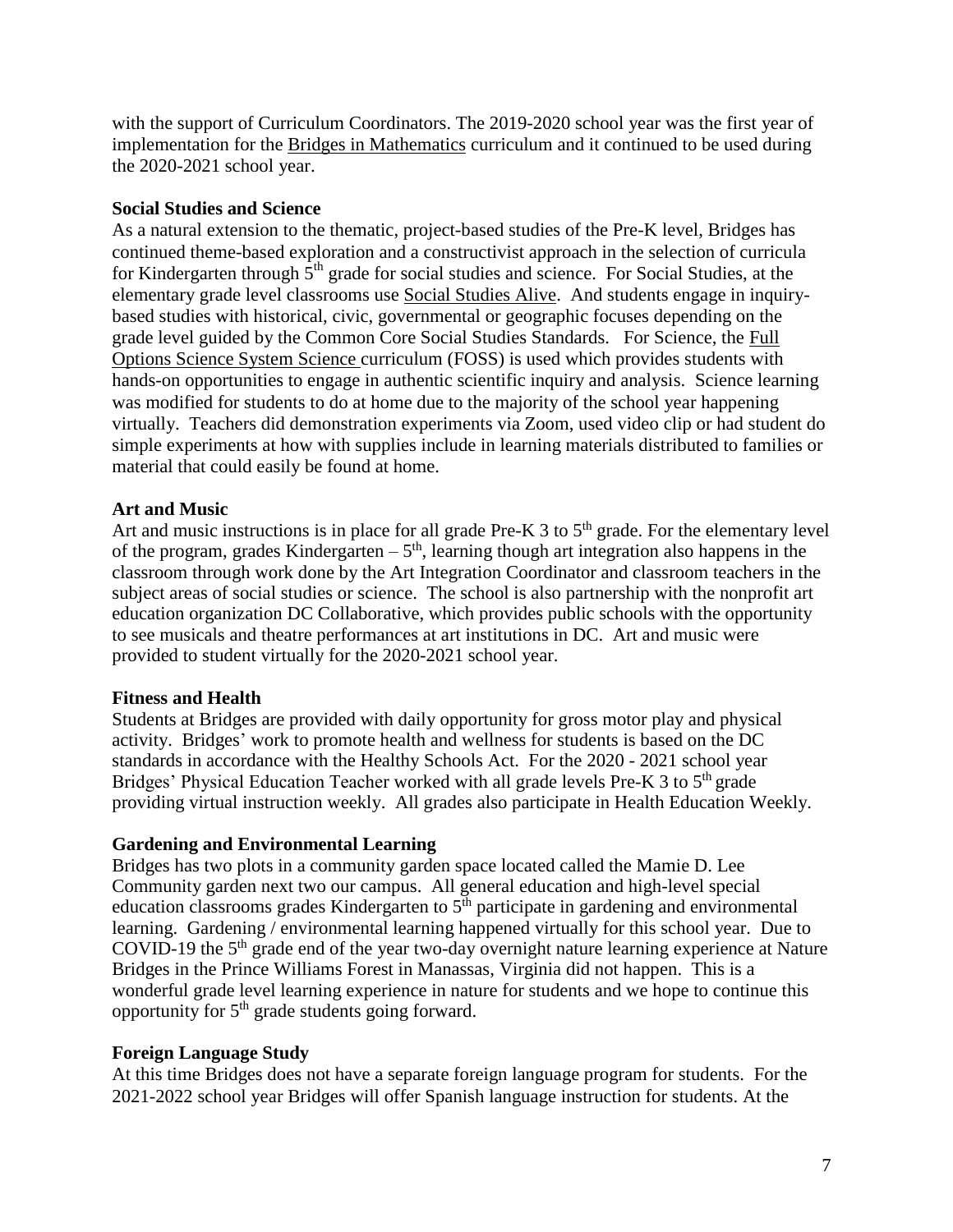early childhood level three of Bridges seven Pre-K 3 / Pre-K 4 classrooms are staffed with a Native Spanish speaker who provided Spanish language instructional support daily within the classroom setting. In these three Spanish- language support classrooms, two days a week morning meeting, story time and thematic small group learning activity was lead in Spanish. This is done to support the high number of Pre-K students in the program who come from homes where Spanish is the first language. In grades Kindergarten to  $5<sup>th</sup>$  grade the school employees a number of Teacher Assistants who are Spanish language speakers to better support families and the home school partnership. In the elementary grade level these Teacher Assistants do not provide instruction in Spanish, but use Spanish to speak with parents and when needed communicate with students to ensure understand of classroom learning and instructions.

#### **Student Support Services – Supporting Students with Special Needs and English Language Learners**

The Bridges' Student Support Services Team works to supports students in both the school's general education and high-level special education classrooms. The Student Support Services Team includes: A Director of Student Support Services, An Assistant Director of Student Support Services, two Special Education Coordinators, a special education classroom Instructional Coach, resource room special education teachers, classroom based special education teachers, a social worker, a school counselor, a Coordinator/Teacher for English Language Learners, two ELL Teachers, Speech-Language Pathologists, a Physical Therapist, Occupational Therapists, an Applied Behavior Analysis Coordinator and a Behavior Technicians. This team of people work collaboratively with teachers, providing consultative support, co-teaching and direct instructional and behavioral support to students.

### **C. Parent Involvement Efforts**

The Bridges Public Charter School sees parents as partners in the education of the students. We welcome and ask for on-going involvement in the classroom and the school. Below is a summary of ways parents can and are involved in Bridges Public Charter School.

#### **Board of Trustees and Parent Teacher Organization (PTO)**

Two parents serve on the Board of Trustees as regular members of the Board of Trustees as is required by all charter schools in DC. During parent orientation sessions and Back-to- School Night at the start of the school year, students' parents learn about the role of the Board of Trustees and the responsibilities of Board members. Parents interested in being considered for a parent board member position can apply when a parent board member space is open on the board. From the pool of applicants, the school's Board selects parent representatives to fill any vacancies they have during a given school year. Parents also have a voice in and impact on the school program through the Parent Teacher Organization (PTO). The PTO agenda and work are led by the school's parents. The school's Principal and other school Leadership attend PTO meetings to be part of discussions and share information.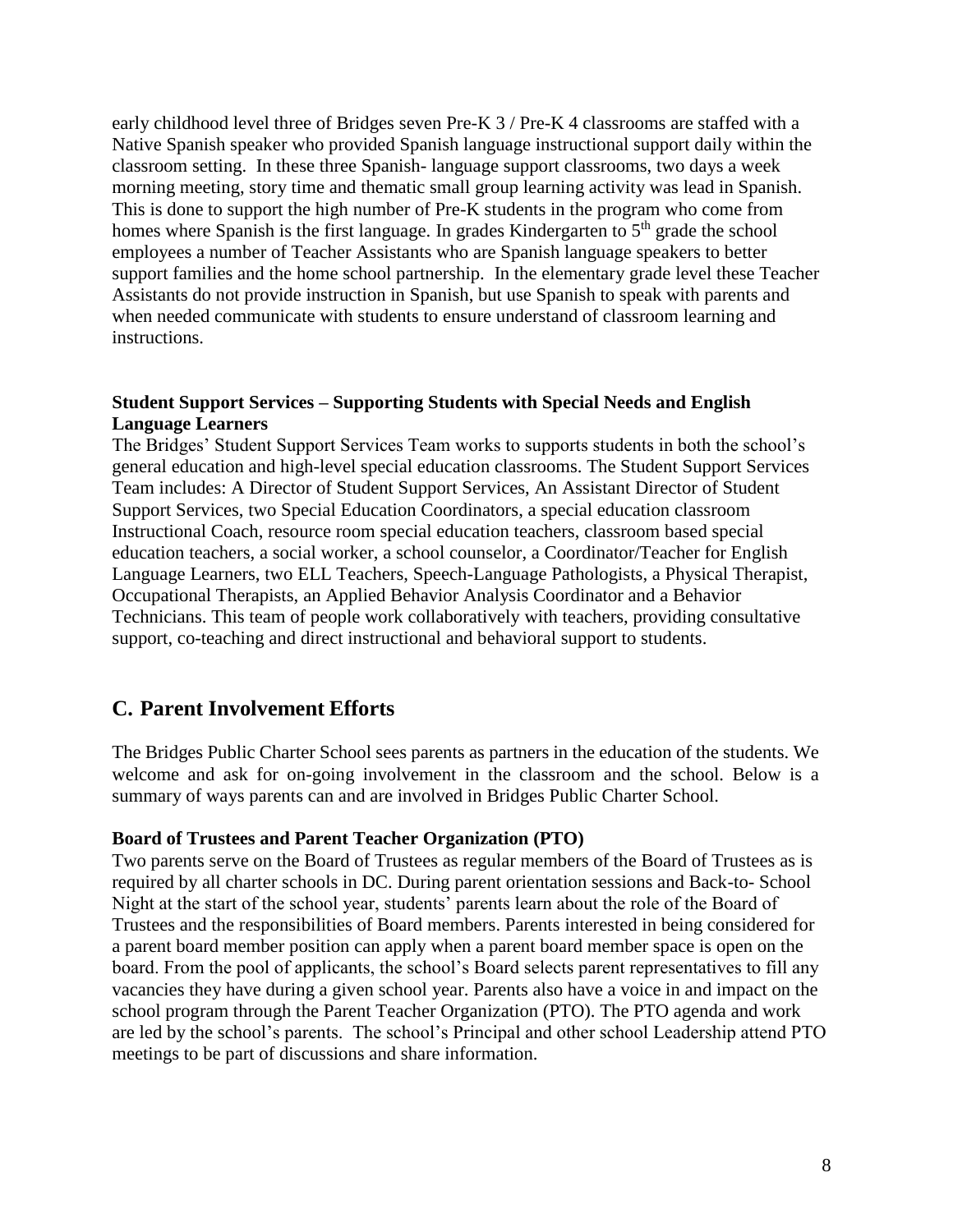#### **Whole School Newsletter**

Ongoing communication and interaction between parents and school staff is essential. Each month, classroom teachers send home a newsletter with opportunities for classroom involvement and ideas for extending learning at home. In addition to the classroom newsletter, a monthly whole school newsletter is sent home. All written information and materials for parents at Bridges PCS are written in English and Spanish (and other languages when possible). This includes all forms to be completed by parents/caregivers, report cards, and the parent handbook and school notices and newsletters.

#### **The Thematic / Project – Based Studies**

Thematic / Project-Based studies provide opportunities for parents to be involved in the classroom and to continue learning about the study topics at home. Prior to the beginning of a study, parents are informed through the classroom newsletter about the upcoming topic. The newsletter provides parents with suggestions of topic related activities to do at home (e.g., take books out from the library, visit the zoo, art projects, etc.). Parents are invited to accompany classes on field trips into the community to gather information, to share information on a topic as an "expert" and to attend culmination activities such presentations of learning displays, celebrations, portfolios or dramatic renditions that document a study. Study activities were all virtual for the 2020-2021 school year, including field trips.

#### **Parent /Teacher Conferences – Traditional & APTT**

Quarterly parent-teacher conferences give parents the opportunity to talk with teachers, review their child's work and discuss their child's progress. Together at these conferences, parents and teachers develop goals for the student that are worked on at home and at school. In addition to the traditional one-on-one parent teacher conference, Bridges implements Academic Parent Teacher Team (APTT) meetings. APTT meetings are whole classroom sessions where teachers present academic performance data to parents, teach parents strategies and activities to do at home to work on the academic area, and then parents set goals for their child that they work on at home. Bridges held meetings virtually for the 2020-2021 school year.

#### **Resources for Parents & Parent Workshops**

The school provides information and resources for parents weekly in the Tuesday folders that goes home with each student and also maintain places in the building where handouts and information on resources in the community can be picked up. For the 2020-2021 school year the Tuesday Folder was distributed exclusively as an electronic document. All written communication from the school goes out in English and Spanish. Throughout the year, the school leads workshops and training for parents on supporting the development of students with special needs and on topics to support the healthy development of all children. The school also holds information fairs, for example having a social services information fair where social service agencies have information tables and staff people to speak with families about the services they provide families in DC. The school also shares information with families about activities and sessions across the city that could be of interest and value, for example sessions for immigrant about their rights a DC citizens, organization working to support home ownership for low-income families and adult education and English Language classes for adults. Workshops and parent support groups were held virtually for the 2020-2021 school year.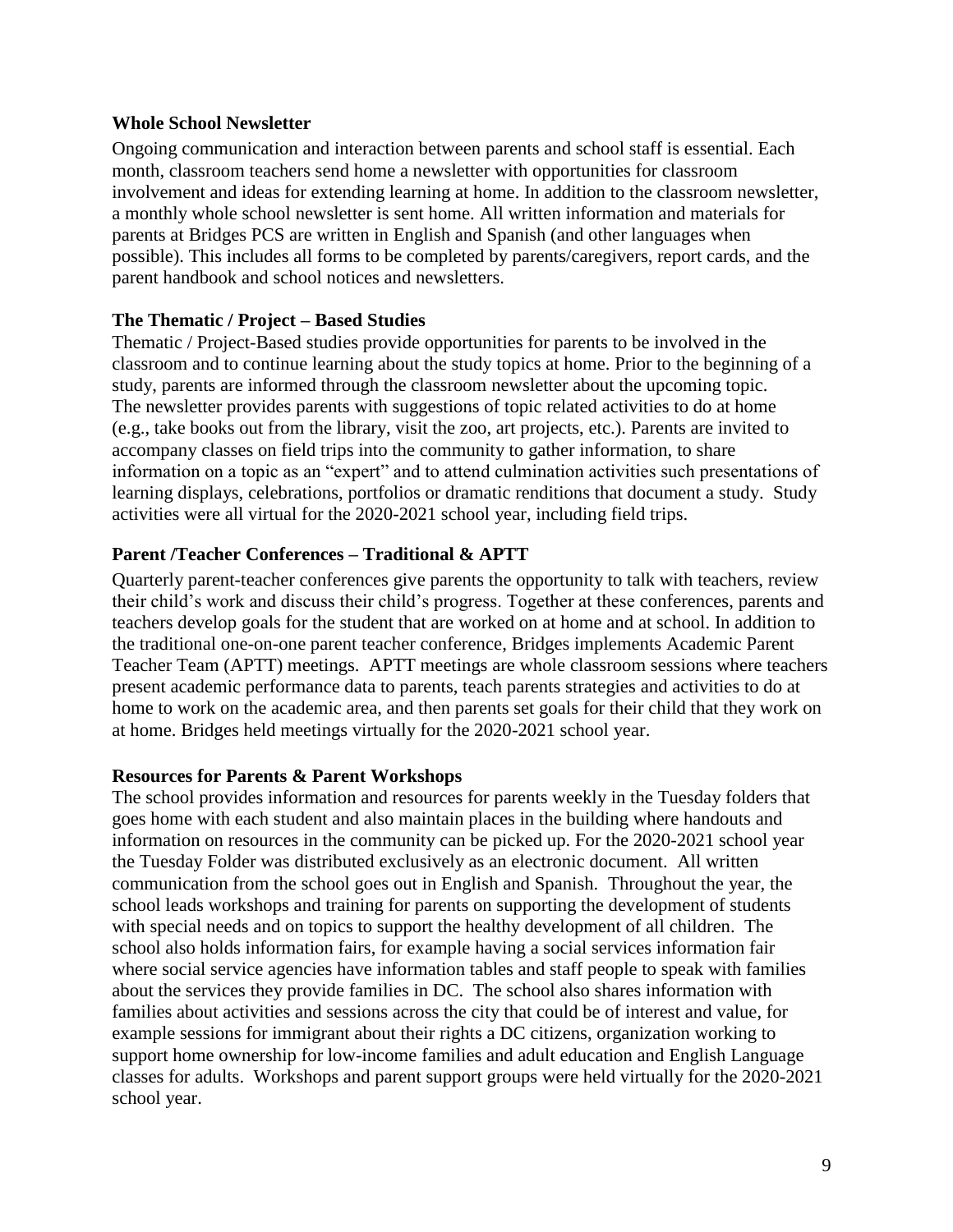### **Volunteering**

Pre-COVID parents had the opportunity to volunteer at the school in a variety of ways. Ability to volunteer of course depends on the individual parent's interests, personal resources and time. Parents can, but are not limited to:

- 1. Serve on the board of trustees (at least two positions are for elected parents);
- 2. Assist in the classroom;
- 3. Lead a classroom learning activity;
- 4. Join classes on field trips;
- 5. Participate in parent workshops and trainings;
- 6. Help in the school office;
- 7. Be a leader or member in the Parent Teacher Organization (PTO);
- 8. Supporting school activities: Picture Day, student talent show, movie night, etc.

#### **Home Visits** - **meeting families outside of school and outside of school time**

For the 2012-2013 school year Bridges was selected to be a partner with the Flamboyan Foundation that works to supporting schools with family engagement. The school's partnership ended at the end of the 2019-2020 school year. Activities of engagement that were started during the partnership have been continued, such as home visiting and APTT meetings with families. Bridges works to do at least one home visit with each family during the start of the school year. For families who are not comfortable with having teachers in their home, pre-COVID the "home visit" would happen in a playground, restaurant in the community or library. For 2020-2021 Home visits were virtual.

### **D. School Staff Characteristics**

Bridges' Head of School / Director was Olivia Smith. The role of Chief Operating Officer was Georgia Vergos. The Principal was Kay Elaster, Assistant Principal was Danette Dicks and Director of Curriculum, Rhonda Green. Business Operations functions for the school were supported by Ed-Ops. The school's Director of Student Support Services was Willie Walker.

During the 2020 – 2021 school year, Bridges Public Charter School had the following number of staff providing direct instruction or instructional support to students:

- Teachers Forty-four (44). This includes classroom based lead teachers (regular and special education), resource room special education teachers, reading intervention teachers, a music, and physical education teachers and English as a Second Language teachers.
- Assistant Teachers Twenty-seven (27). This includes school hired Assistant Teachers, Bridges Teaching Fellows.
- Dedicated Aides / Classroom Assistants Twenty (20). This group of staff people are hired to work specifically with one or more students with special needs or to provide additional general support to a classroom the support of students with special needs.

All Lead Teachers and Assistant Teachers meet DC requirements for Highly Qualified Teacher status. The attrition rate for Lead Teachers from fall 2020 to first day of school for 2021 was 30.76%.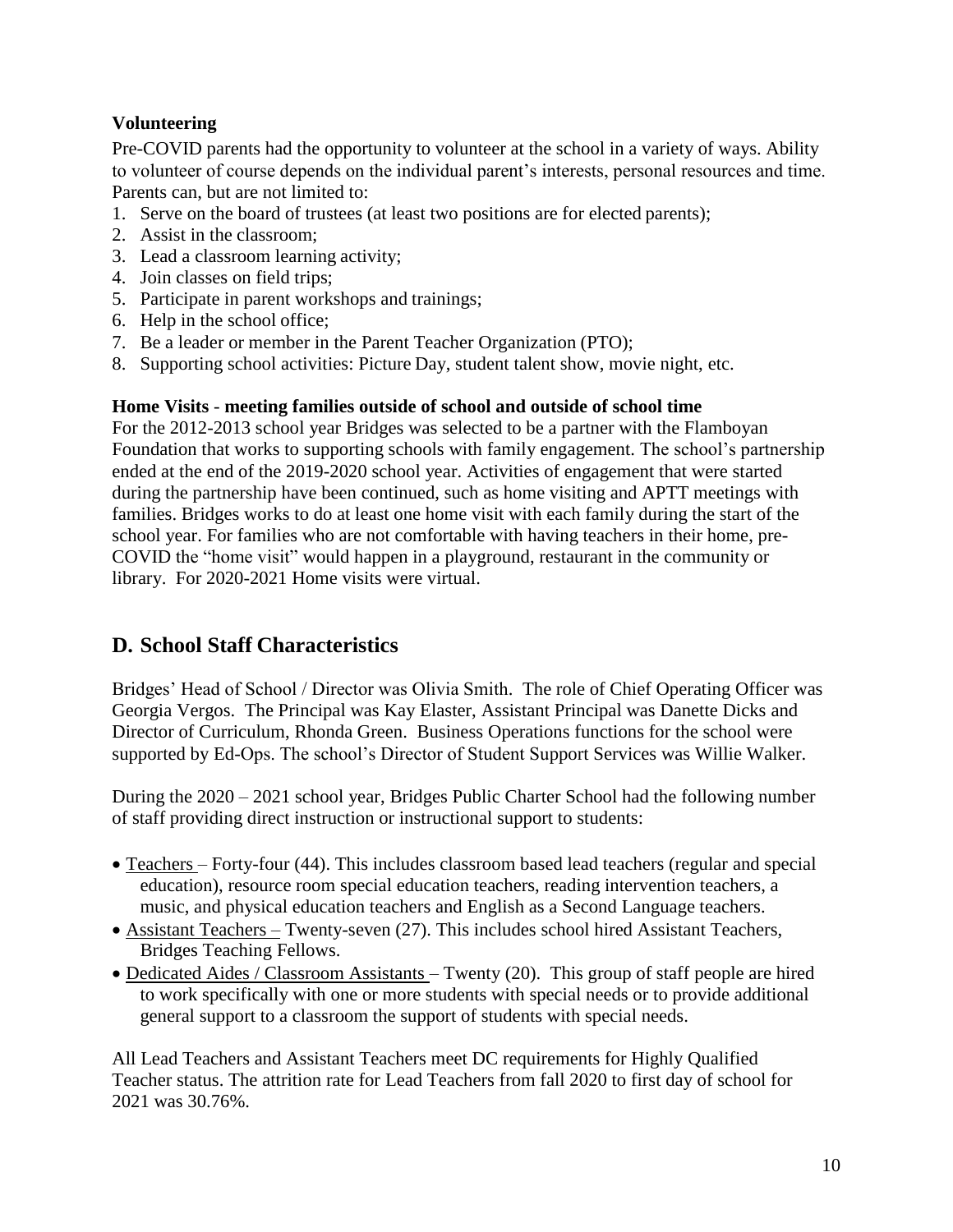### **E. Student Characteristics**

For the 2020– 2021 school year Bridges Public Charter School served 403 students. See the chart below for additional demographics:

|                                                                                                                                                    |                                     | <b>Number of</b> |               |
|----------------------------------------------------------------------------------------------------------------------------------------------------|-------------------------------------|------------------|---------------|
| Category                                                                                                                                           | Demographic                         | <b>Students</b>  | % of Students |
|                                                                                                                                                    | PK3                                 | 54               | 13%           |
|                                                                                                                                                    | PK4                                 | 52               | 13%           |
|                                                                                                                                                    | $\bf K$                             | 54               | 13%           |
|                                                                                                                                                    | 1                                   | 51               | 13%           |
|                                                                                                                                                    | $\overline{2}$                      | 50               | 12%           |
|                                                                                                                                                    | $\overline{3}$                      | 54               | 13%           |
| Number of students enrolled, by                                                                                                                    | $\overline{4}$                      | 35               | 9%            |
| grade level                                                                                                                                        | 5                                   | 53               | 13%           |
|                                                                                                                                                    | American Indian or                  |                  |               |
|                                                                                                                                                    | Alaska Native                       | $\boldsymbol{0}$ | 0%            |
|                                                                                                                                                    | Asian                               | 5                | 1%            |
|                                                                                                                                                    | <b>Black or African</b><br>American | 210              | 52%           |
|                                                                                                                                                    | Hispanic / Latino                   | 158              | 39%           |
|                                                                                                                                                    | Two or More Races                   | 14               | 3%            |
|                                                                                                                                                    | Native Hawaiian or                  |                  |               |
|                                                                                                                                                    | <b>Other Pacific Islander</b>       | 1                | 0%            |
| Demographics - Race                                                                                                                                | White                               | 15               | 4%            |
|                                                                                                                                                    |                                     |                  |               |
| Percentage of students who are                                                                                                                     |                                     |                  |               |
| English as a Second Language                                                                                                                       | <b>ELL</b>                          | 212              | 53%           |
| Learners                                                                                                                                           | Non-ELL                             | 191              | 47%           |
| Percentage of students with                                                                                                                        | <b>IEP</b>                          | 155              | 38%           |
| special education IEPs                                                                                                                             | <b>NON IEP</b>                      | 248              | 62%           |
|                                                                                                                                                    |                                     |                  |               |
| Percentage of students that<br>qualify for free or reduced<br>lunch. Families who are<br>consider low-income based on<br>the National School Lunch | Free and Reduced                    | 229              | 57%           |
| Program income level                                                                                                                               |                                     |                  |               |
| determination                                                                                                                                      | Paid                                | 174              | 43%           |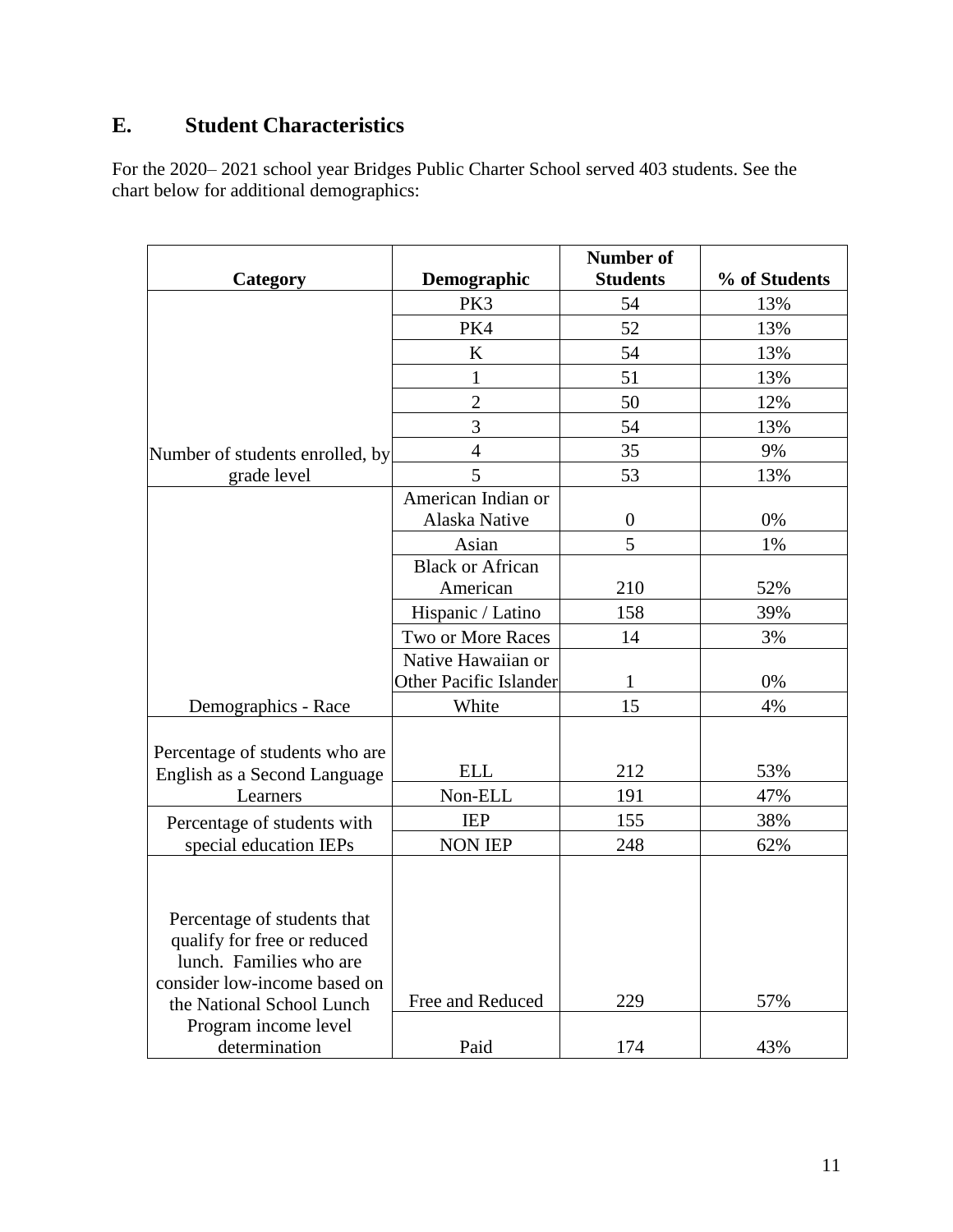### **F. Finance**

Included at the end of the annual report in the Appendices are the school's unaudited yearend financials for Fiscal Year 2020 – 2021 and the approved budget for the Fiscal year 2021-2022.

### **G. Facilities**

The 2020 – 2021 school year Bridges PCS was the school's fifth year in our permanent located in the Fort Totten neighborhood in Ward 5 at 100 Gallatin St. NE. The new campus is on the former site for the DC Public School System's Mamie D. Lee school and is shared by three programs: Bridges Public Charter School, Briya Public Charter School an adult education and early childhood program, and the Mary's Center, a health (medical and dental), mental health and social services agency. The construction project for the 34,000 square feet facility was completed on time and on budget in the summer of 2016. The building was constructed to meet LEED Gold certifications with a green roof, bio-retention garden to manage storm water run-off and solar panels. The building systems and design support our return to campus for hybrid learning in May 2021 because many of the environmental mitigation strategies outlined for schools by the DC Department of Health were already in place or only required limited modifications and adaptations. For example, air circulation and filtration system allow for increasing the fresh air exchange happening building wide to being six times per hour. All classrooms have windows that open to let in fresh air and sinks for hand washing. A significant amount of furniture needed to be removed from the building to set up classroom so that students and adults were separated by 6 feet at all times.

### **II. School Performance**

### **A. Performance and Progress**

### **Meeting the School's Mission**

While the pendulum swings back and forth in public sentiment and popular support for high level special education classrooms versus 100% inclusion of students with special needs at all the time; Bridges PCS remains committed to having three settings available to students in order to meet their learning needs. Bridges has 1) general education inclusion classrooms, 2) special education resource rooms, and 3) high level special education classrooms.

By law, a Local Education Agency (an LEA), is required to provide a continuum of settings for students with special needs in order to be able to educate them in the Least Restrictive Environment that will allow for learning and success in academic skill development. To meet this expectation Bridges PCS has the three instructional setting discussed above. During the end of the 2016-2017 school year, Bridges PCS learned that a segment of the families with students enrolled at the school were completely un-aware that the school had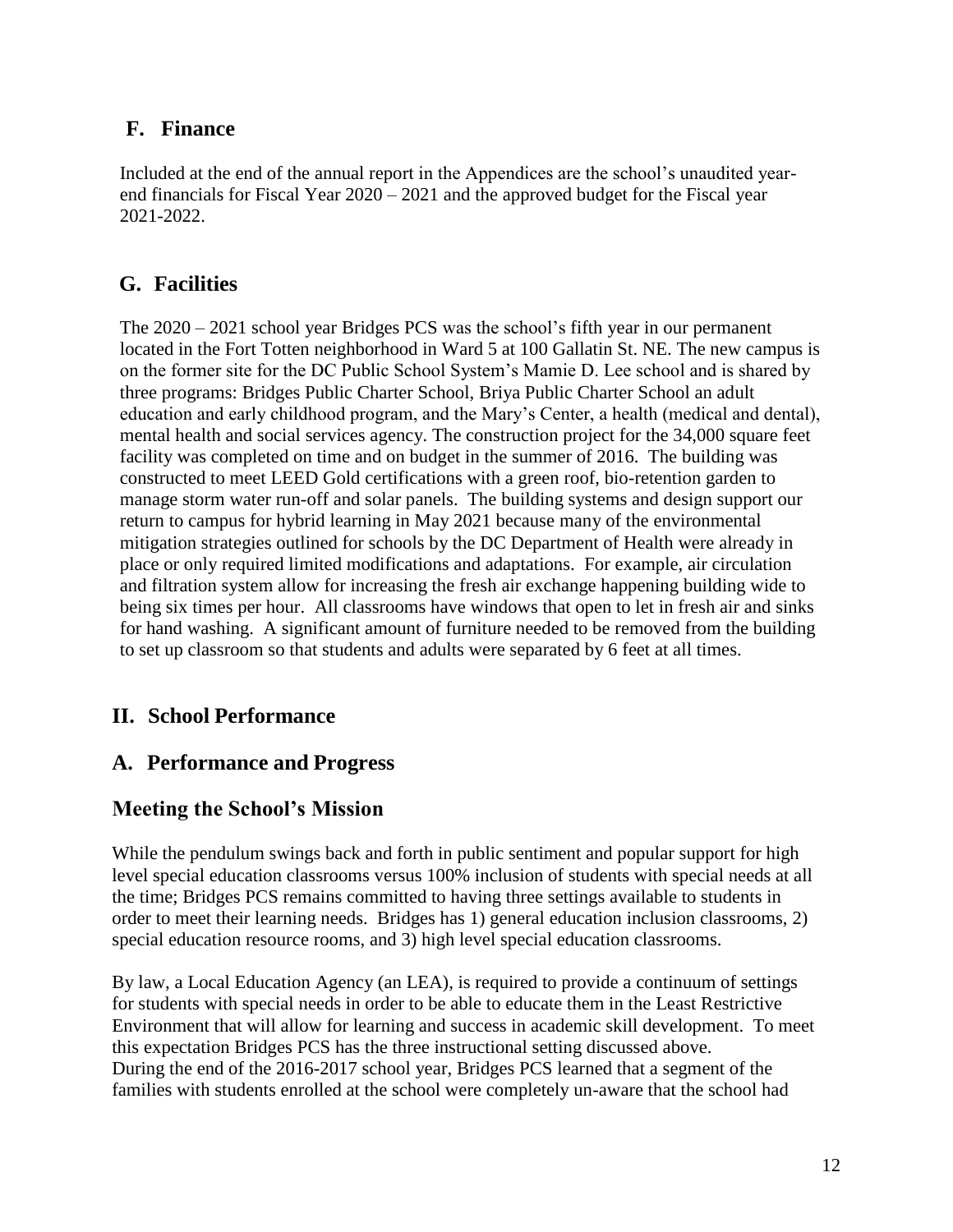high level special education classrooms. This information came to light following postings on the school's parent listserve by families who do not support the continuum of settings and believe students with special needs should be served within the general education classroom 100% all of the time. The postings depicted high level special education classrooms as being segregated settings and not best educational practice for students. While parents have the right to make choices about what type of school program they would like their student to attend, it is not the right of any parent to tell another parent that valuing a high level special education classroom for their student is a bad choice. Starting during the 2017-2018 school year and continuing today, the school has done several things to help all families at Bridges better understand the school's full program. The school undertook the following actions to make clear the continuum of educational settings offered at Bridges: 1) re-designed the school's website, 2) reviewed and updated written materials about the school that are shared with families, and 3) more explicitly highlighted the special education program and inclusive practices of our general education classrooms in our monthly whole school newsletter. 4) Moved all classrooms under the heading of Early Childhood (Pre-K 3 to Kindergarten) or Elementary ( $1<sup>st</sup> - 5<sup>th</sup>$  grade). Working to ensure that all classrooms are seen as part of the school as a whole, not being separated by general education or special education classrooms.

Below is a simple overview of the continuum of educational settings that are in place for students with special needs as outlined in the document created by the school called Bridges 1 – 4: Programming for Students with Special Needs Across the Continuum of Services and Settings.

• Bridge 1: Most intensive level of support with selected time in the general education setting.

Student's Educational Setting: self-contained classroom.

- Bridge 2: Moderately intensive level of support with time in general education for social/adaptive living support.
	- Student's Educational Setting: self-contained classroom.
- Bridge 3: Moderately intensive academic support with all social time in general education. Some or all of academic instruction is specialized in a Resource Room setting.

Student's Educational Setting: general education classroom.

• Bridge 4: Mild to moderate academic and social support with minimal time outside of the general education classroom. Academic instruction is specialized in the general education setting.

Student's Educational Setting: general education classroom.

Included in the Bridges  $1 - 4$ : Programming for Students with Special Needs Across the Continuum of Services and Settings document are the following quotes from the school's charter amendment that was completed in January 2012 when the school requested approval to expand its charter from being a Preschool / PreK program exclusively to serve students in grades Kindergarten to  $5<sup>th</sup>$  grade. These quotes show how the school's charter document continues to be an active resource guiding educational planning and the growth of the school as it moves forward.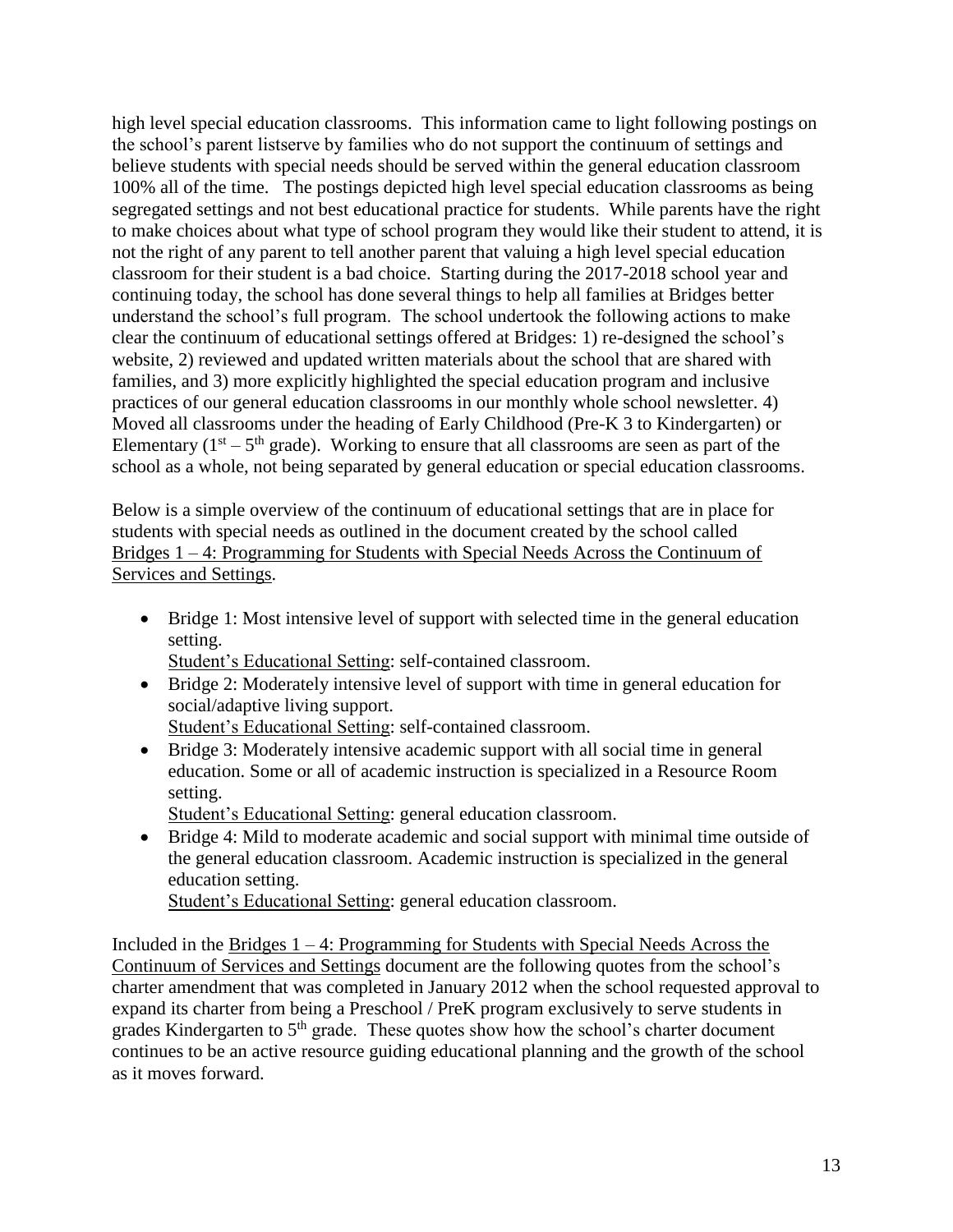"In expanding our program by adding kindergarten through grade five, we will use the model of having two inclusion classrooms per grade level and one non-categorical classroom per grade level. The school will have a resource room separate from the non-categorical special education classrooms for pull-out instruction of students whose Individual Educational Program (IEP) stipulates a combination of instruction inside and outside the general education setting. The school anticipates that students will matriculate through the program each year, thus there is a need to maintain having the non-categorical classrooms as we proceed from preschool to fifth grade to accommodate students who are level 1-4 through the entire time they attend the school."

"Inclusion provides children with special needs natural opportunity to practice the skills they are working on mastering (play, language, motor skills) and natural models to observe and interact with (typically developing peers). Bridges will use the inclusion model for delivery of services and also be able to provide students with instruction outside of the general education setting. The school will have a continuum of settings to provide instructional support to students with special needs- inclusion, resource room, and self-contained classrooms."

Bridges Public Charter school's general education inclusion classrooms are lead / co-taught by a general education teacher and a special education. We have two general education inclusion classrooms per grade level and the special education teacher divides their time between the two classrooms. There is also a special education teacher assigned to support several classes who then provides instructional support by either pushing into the classroom or pulling students out of the classroom. All teaching teams spend time each week planning together based on student data and discuss the modifications and accommodations needed for all students to successfully access the curriculum. To further strengthen the school's support of the special education population that we serve we have two ABA (Applied Behavior Analysis) Transition classroom. One room serves students in grades Kindergarten to 2nd grade and the other room serves 3<sup>rd</sup> to 5<sup>th</sup> grade. While all of Bridges high-level special education classrooms use ABA principals to support instruction, the ABA Transition classroom provides an intensive instruction experience with the expectation that students who have success in this classroom will be able to move into less restrict learning environments in the future.

The following additions to human capital were made to support the school program during the 2020 - 2021 school: An operations team member who speaks Amharic. The school already has on staff several classroom support people and substitute teachers who speak Amharic.

### **Goals and Academic Achievement**

Bridges PCS serves a diverse student population. Out of the 403 students educated at Bridges during the 2020 - 2021 school year 38% (155 students) of the student body had an individualized education plan (IEP) with 49% of our SPED population meeting the criteria for Level 4 status. Level 4 status is for a student who receive 100% of their instruction in a special education classroom. Within the 38% population of students with special needs served at Bridges PCS, there is a sub set of students (primarily at the level 4 status) that do not use verbal communication as their primary way to communicate with others. They use the Picture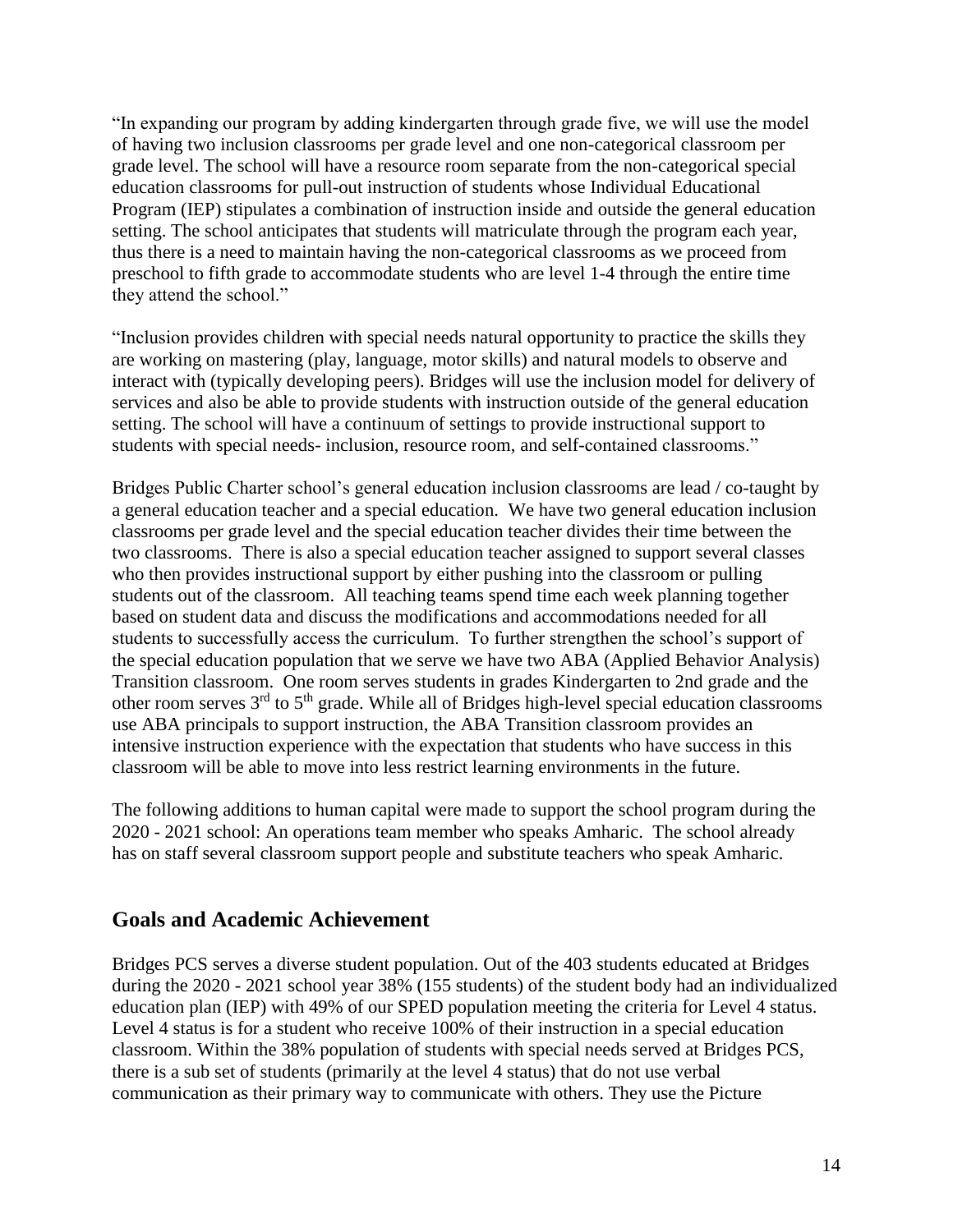Communication Exchange System (PECS) or electronic communication devices (such as a voice output application on an iPad or a hand held TechTalk devise). Because Bridges is committed to meeting the needs of **all** children, it was essential to choose assessment tools where all of our students would be able to demonstrate their academic achievement and progress.

Below is the list of assessments that are part of Bridges PCS school's accountability and are included in the DC Public Charter School Board's Performance Management Framework (the PMF). The DC Public Charter School Board (the PCSB) publishes theses outcomes annually in the form of a Performance Management Framework report card, the PMF Report card. Not all assessments were administered due the majority of the school year being virtual. For some of the assessments the school has questions about the validity of the data because testing locations were not controlled settings, since students were at home. We are sharing the data below from assessments were administered.

The following assessments are used by Bridges to determine student achievement and progress per the school's accountability plan:

- 1) Learning Accomplishments Profile (LAP-3). The LAP-3 is administered in English, students may respond in English or Spanish to receive a qualifying point on this assessment. It was administered to all students who were able to participate (students with and without special needs). It measures development in pre-writing, language, cognitive and personal/social domains and is given at the end of quarters 1, 2 and 4. Not administered in 2020-2021.
- 2) Verbal Behavior Milestones Assessment and Placement Program (VBMAPP). It is administered in English only and is given quarterly or at the beginning and end of the year. Students with special needs who qualify to take an alternate assessment will take the VB-MAPP instead of the grade-level math and reading assessments (PPVT, TEMA or LAP-3). Students with special needs who do not qualify for the alternate assessment should be able to demonstrate progress on the grade-level math and reading assessments. Administered in 2020-2021. Data shared in the chart below.
- 3) NWEA MAP for reading and math. The MAP is administered in English only to students in grades Kindergarten to 5<sup>th</sup> grade to assess academic skill development. It is administered on the computer and was done during virtual learning in 2020-2021. We believe that the data for grades Kindergarten to  $2<sup>nd</sup>$  grade was compromised. Results for students were significantly higher than in previous years. Charter schools across the City who administered NWEA MAP saw similar results. The data shared below is for  $3<sup>rd</sup>$  to 5<sup>th</sup> grade because we believe that this data is more likely accurate.
- 4) Partnership for Assessment of Readiness for College and Careers (PARCC) is the standardized assessment administered city wide in the District of Columbia to all 3rd grade through 12 grade students. The PARCC is administered in English only. Students with special needs receive a range of accommodations and modifications like extended time, movement breaks, larger print or having the directions or test questions read to them to support with taking the exam. Not administered in 2020-2021.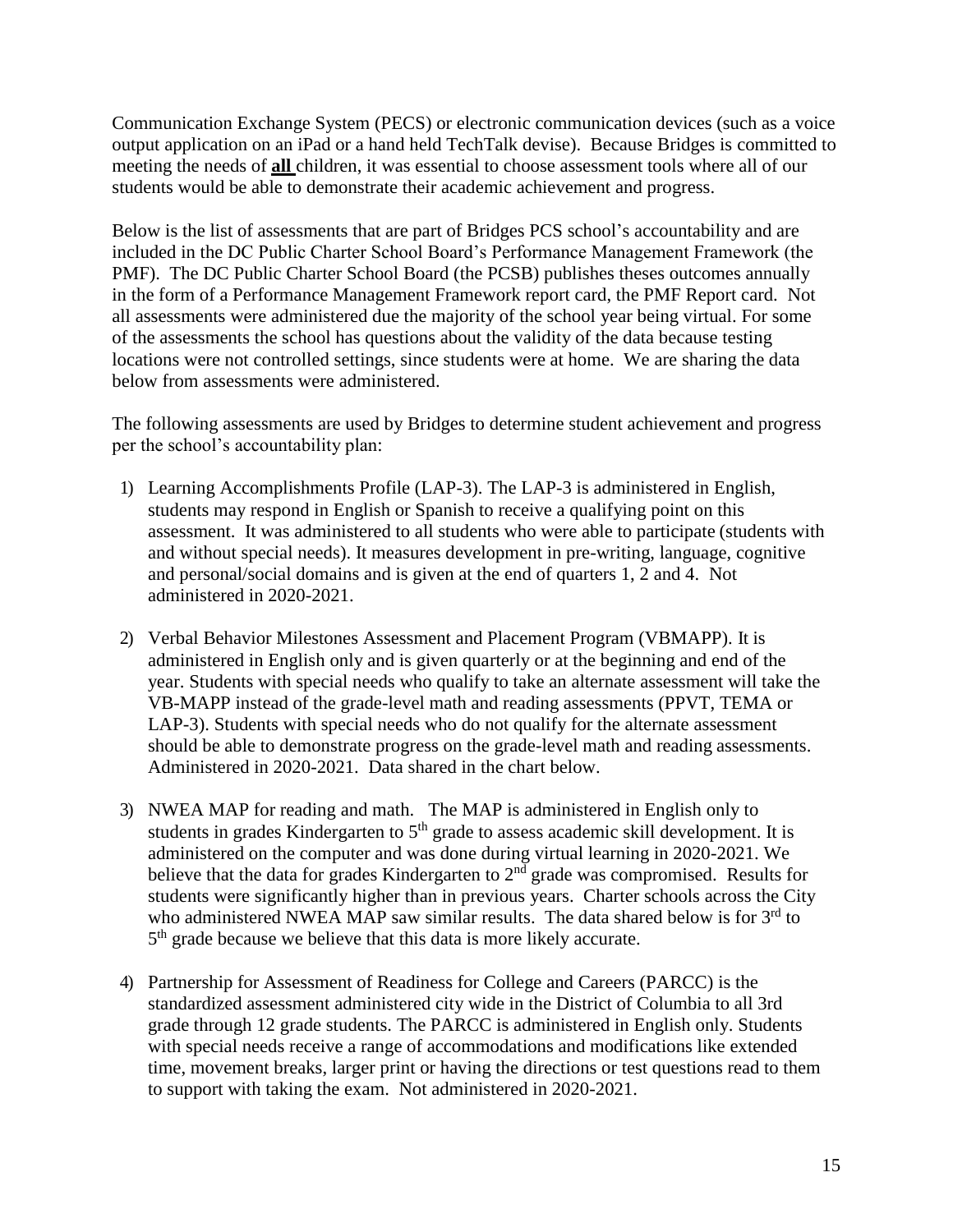| <b>Tool</b>                                                                                 | <b>NWEA</b>                                                                                                                                                             | <b>NWEA</b>                                                                                                                                                    | <b>NWEA</b>                                                                                                                                                 | <b>NWEA</b>                                                                                                                                          | <b>VBMAPP</b>                                                                                                                                              |
|---------------------------------------------------------------------------------------------|-------------------------------------------------------------------------------------------------------------------------------------------------------------------------|----------------------------------------------------------------------------------------------------------------------------------------------------------------|-------------------------------------------------------------------------------------------------------------------------------------------------------------|------------------------------------------------------------------------------------------------------------------------------------------------------|------------------------------------------------------------------------------------------------------------------------------------------------------------|
| <b>Type of Tool</b>                                                                         | <b>EOY</b><br>Summative                                                                                                                                                 | <b>EOY</b><br>Summative                                                                                                                                        | <b>EOY</b><br>Summative                                                                                                                                     | <b>EOY</b><br>Summative                                                                                                                              | <b>EOY</b><br>Summative                                                                                                                                    |
| <b>Source</b>                                                                               | Vendor                                                                                                                                                                  | Vendor                                                                                                                                                         | Vendor                                                                                                                                                      | Vendor                                                                                                                                               | Vendor                                                                                                                                                     |
| <b>Format</b>                                                                               | Remote                                                                                                                                                                  | Remote                                                                                                                                                         | Remote                                                                                                                                                      | Remote                                                                                                                                               | Remote                                                                                                                                                     |
| <b>Content Area</b>                                                                         | Reading/LA                                                                                                                                                              | Math                                                                                                                                                           | Reading/LA                                                                                                                                                  | Math                                                                                                                                                 | Reading/Math<br>/Functional                                                                                                                                |
| <b>Grades</b>                                                                               | $3 - 5$                                                                                                                                                                 | $3 - 5$                                                                                                                                                        | $3 - 5$                                                                                                                                                     | $3 - 5$                                                                                                                                              | Pre K-5 (if<br>applicable)                                                                                                                                 |
| <b>Student</b><br>Group (auto<br>populated)                                                 | General<br>education<br>setting<br>including<br>Bridge 3/4<br>(SPED level 1,<br>2 & 3)                                                                                  | General<br>education<br>setting<br>including<br>Bridge 3/4<br>(SPED level 1,<br>2 & 3)                                                                         | Students in<br>Bridge 2<br>setting<br>(SPED Level<br>4)                                                                                                     | Students in<br>Bridge 2<br>setting<br>(SPED Level<br>4)                                                                                              | <b>ABA</b><br>Bridge 1<br>(Level 4<br>SPED)                                                                                                                |
| # of Eligible<br>students $(3-5)$                                                           | 136                                                                                                                                                                     | 136                                                                                                                                                            | 47                                                                                                                                                          | 47                                                                                                                                                   | 41                                                                                                                                                         |
| # of Eligible<br>students<br>assessed (3-5)                                                 | 74                                                                                                                                                                      | 84                                                                                                                                                             | 14                                                                                                                                                          | 12                                                                                                                                                   | 32                                                                                                                                                         |
| Goal                                                                                        | 60% of all<br>students in<br>$1st - 5th to$<br>achieve at or<br>above<br>the 40th<br>percentile or<br>meet/exceed<br>their spring<br>growth<br>targets in<br><b>ELA</b> | At least 50%<br>of all students<br>will achieve at<br>or above the<br><b>50th</b><br>percentile or<br>meet/exceed<br>their spring<br>growth targets<br>in Math | 60% of all<br>students in 1st<br>- 5th to<br>achieve at or<br>above<br>the 40th<br>percentile or<br>meet/exceed<br>their spring<br>growth targets<br>in ELA | At least 50% of<br>all students will<br>achieve at or<br>above the 50th<br>percentile or<br>meet/exceed<br>their spring<br>growth targets<br>in Math | All students will<br>make at least 1/2<br>point progress in<br>at least 50% of<br>the open<br>operants that<br>were assessed by<br>the end of the<br>year. |
| # of Students<br><b>Meeting or</b><br><b>Exceeding the</b><br><b>Goal Grades</b><br>$3 - 5$ | 28                                                                                                                                                                      | 31                                                                                                                                                             | $\overline{2}$                                                                                                                                              | $\boldsymbol{0}$                                                                                                                                     | 29                                                                                                                                                         |

### **NWEA & VB-MAP Data 20-21 SY**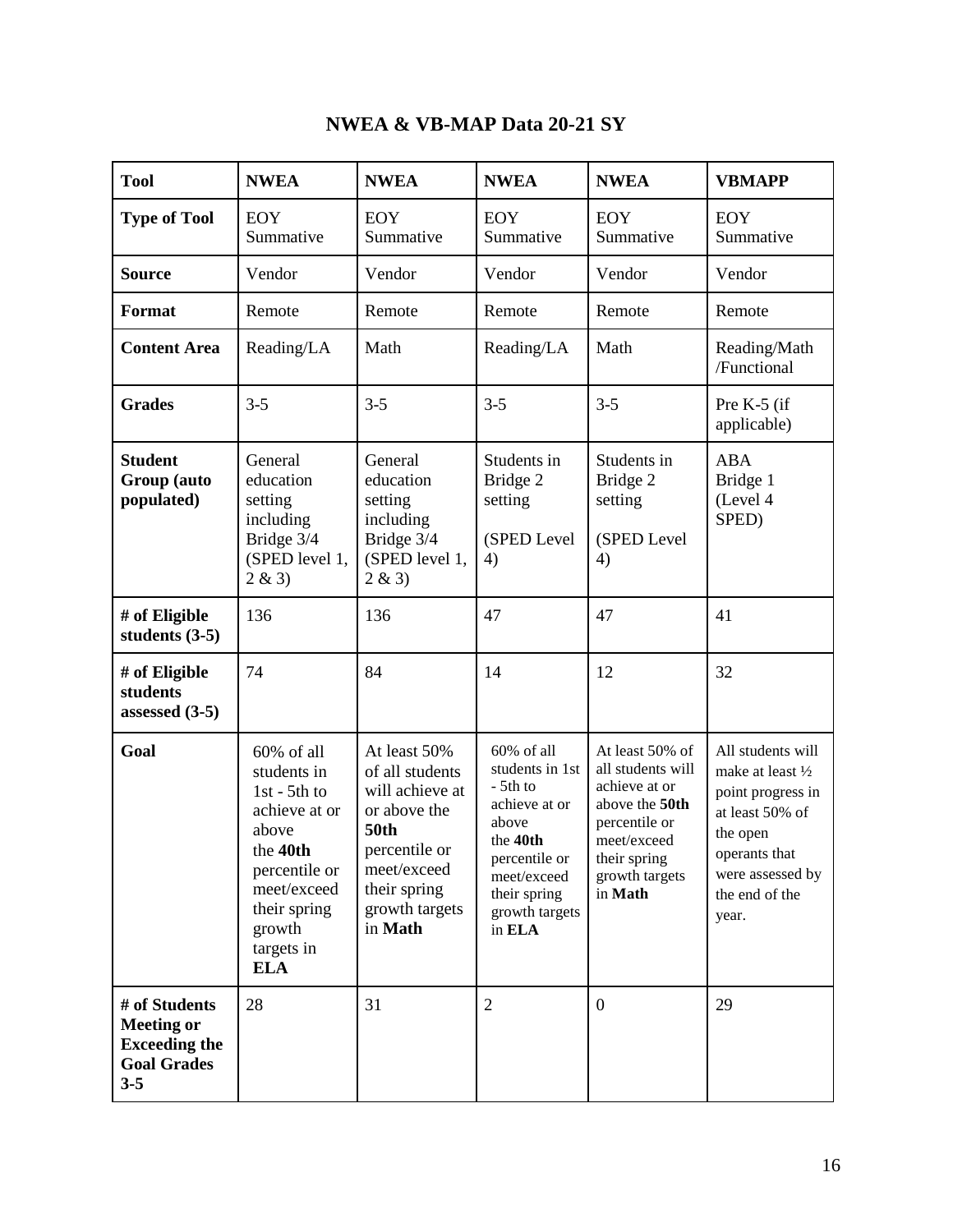| <b>American</b><br>Indian/<br><b>Alaska Native</b><br>3rd | n/a       | n/a       | n/a      | n/a    |
|-----------------------------------------------------------|-----------|-----------|----------|--------|
| 4th                                                       | n/a       | n/a       | n/a      | n/a    |
| 5th                                                       | n/a       | n/a       | n/a      | n/a    |
| <b>Asian</b><br>3rd                                       | n/a       | n/a       | n/a      | n/a    |
| 4th                                                       | n/a       | n/a       | n/a      | n/a    |
| 5th                                                       | n/a       | n/a       | n/a      | n/a    |
| <b>Black/</b><br>African-<br><b>American</b><br>3rd       | 7/18, 39% | 8/17, 47% | 0/1,0%   | n/a    |
| 4th                                                       | 6/8, 75%  | 4/9, 44%  | 1/6, 17% | 0/5,0% |
| 5th                                                       | 8/15, 53% | 5/13, 38% | 0/4, 0%  | 0/4,0% |
| Hawaiian/<br><b>Pacific</b><br><b>Islander</b><br>3rd     | n/a       | n/a       | n/a      | n/a    |
| 4th                                                       | n/a       | n/a       | n/a      | n/a    |
| 5th                                                       | n/a       | n/a       | n/a      | n/a    |
| Hispanic/<br>Latino (any<br><u>race),</u><br>3rd          | 3/12, 25% | 6/13, 46% | 0/1,0%   | 0/1,0% |
| 4th                                                       | 1/2,50%   | 1/2,50%   | n/a      | n/a    |
| 5th                                                       | 3/13, 23% | 3/12, 25% | 0/1,0%   | 0/1,0% |
| <b>Two or More</b><br><b>Races</b><br>3rd                 | n/a       | n/a       | n/a      | n/a    |
| 4th                                                       | n/a       | n/a       | n/a      | n/a    |
| 5th                                                       | n/a       | n/a       | n/a      | n/a    |
| <b>White</b>                                              | n/a       | n/a       | n/a      | n/a    |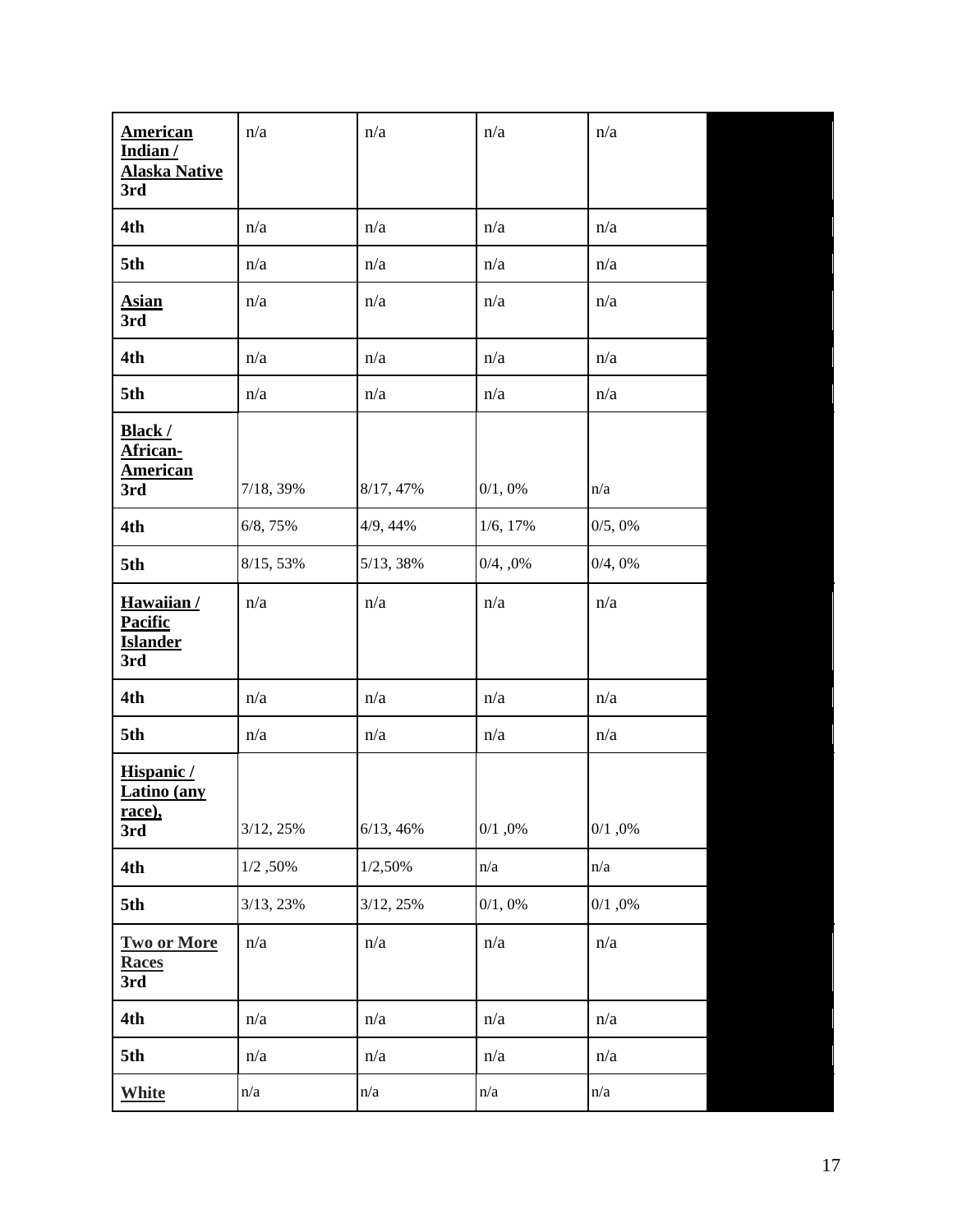| 3rd                                                       |              |            |          |         |
|-----------------------------------------------------------|--------------|------------|----------|---------|
| 4th                                                       | $1/1, 100\%$ | 1/1, 100%  | n/a      | n/a     |
| 5th                                                       | n/a          | n/a        | n/a      | n/a     |
| <b>Students with</b><br>disabilities<br>3rd               | 0/8, 0%      | 2/5, 40%   | 0/2,0%   | 0/1,0%  |
| 4th                                                       | 3/4, 75%     | n/a        | 1/6, 17% | 0/5,0%  |
| 5th                                                       | 1/9, 11%     | 2/8, 25%   | 0/6, 0%  | 0/1,0%  |
| <b>English</b><br><b>Learners</b><br>3rd                  | 7/21, 33%    | 11/21, 52% | 0/1,0%   | 0/1,0%  |
| 4th                                                       | 5/6, 83%     | 3/6, 50%   | n/a      | n/a     |
| 5th                                                       | 5/17, 29%    | 4/17, 24%  | 0/2, 0%  | 0/2, 0% |
| <b>Students</b><br>identified as<br><b>At-Risk</b><br>3rd | 2/9, 22%     | 5/10, 50%  | 0/1,0%   | n/a     |
| 4th                                                       | 4/7, 57%     | 3/8, 38%   | 0/1,0%   | n/a     |
| 5th                                                       | 5/13, 38%    | 5/11, 45%  | 0/3,0%   | 0/3,0%  |

### **B. Unique Accomplishments**

In June 2021 Bridges PCS graduated our four class of  $5<sup>th</sup>$  graders, sending out another group of students to the next level of education, Middle School. The group of 53 graduates were celebrated in a graduation ceremony held virtually on ZOOM with parents, grandparent, extended family members and school staff. Principal Kay Elaster provided a warm and encouraging speech focused on looking forward to their future success and engagement as learners. And the featured speaker was Audrey Childs, published author and  $2<sup>nd</sup>$  grade teacher at Bridges PCS. This group of wonderful and diverse learners are now middle school students in a range of middle school programs across DC – DC Public Schools, Charter Schools, High Level special education programs and private special education programs.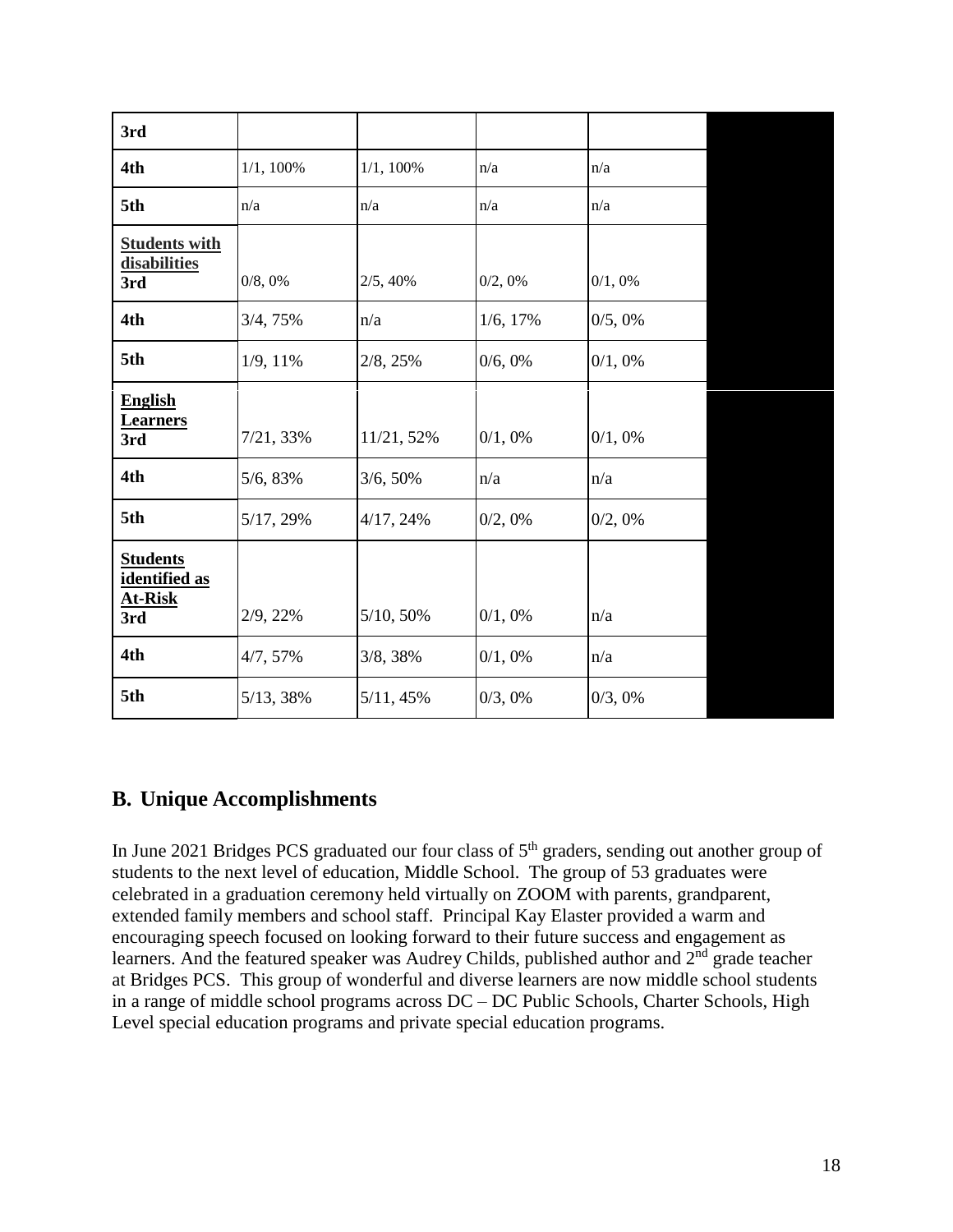### **C. List of Donors**

During the 2020 – 2021 school year the following individuals and organization contributed monetary or in-kind amounts equal to or exceeding \$500 dollars:

Pillsbury Winthrop Shaw Pittman LLP Arnold & Porter LLP Beta Zeta Chapter Sorority John Griffiths & Stacey McGraw Warren Kennedy Look Up Lift Up PAE PBS Kids Safeway Grocery Store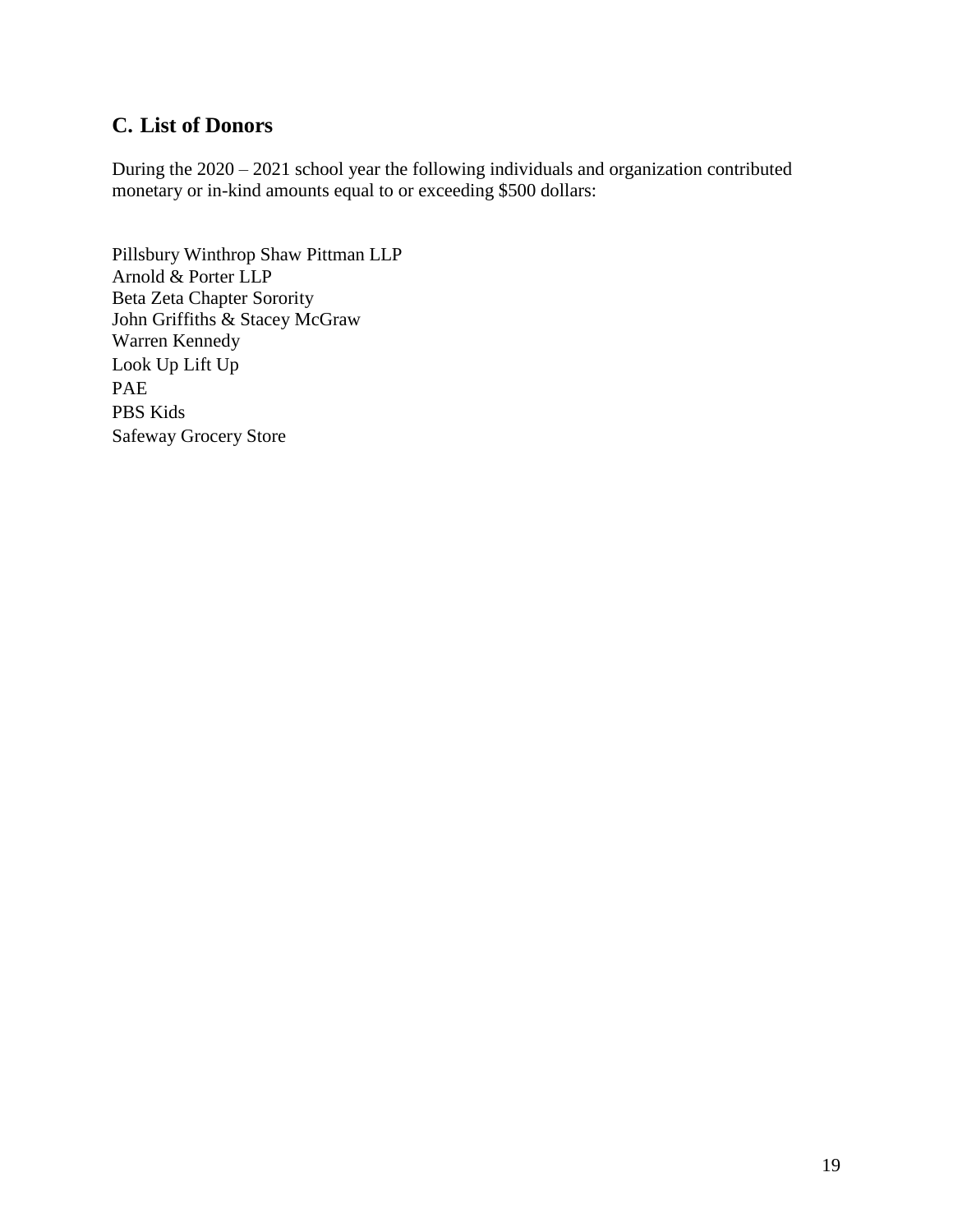### **Data Report for 2020 – 2021 School Year\_\_\_\_\_\_\_\_\_\_\_\_\_\_\_\_\_\_\_\_\_\_**

Data provided by PCSB and School.

### **SY 2020-2021 Annual Report Campus Data Report**

| <b>Source</b> | Data Point                             |
|---------------|----------------------------------------|
| <b>PCSB</b>   | <b>LEA Name: Bridges PCS</b>           |
| <b>PCSB</b>   | Campus Name: Bridges PCS               |
| <b>PCSB</b>   | Grades served: PK3 - 5                 |
| <b>PCSB</b>   | <b>Overall Audited Enrollment: 396</b> |

**Enrollment by grade level according to OSSE's Audited Enrollment Report**

| Grade                          | <b>PK3</b> | <b>PK4</b> | KG |    |    | ັ        |    |     |
|--------------------------------|------------|------------|----|----|----|----------|----|-----|
| <b>Student</b><br><b>Count</b> | 54         | 51         | 52 | 51 | 50 | EΛ<br>34 | 34 | JZ. |

| School      | Total number of instructional days: 166 (120 in person and 26 virtual)                                                                                                                                                                                                                                          |
|-------------|-----------------------------------------------------------------------------------------------------------------------------------------------------------------------------------------------------------------------------------------------------------------------------------------------------------------|
| <b>PCSB</b> | <b>Suspension Rate: 0.00%</b>                                                                                                                                                                                                                                                                                   |
| <b>PCSB</b> | <b>Expulsion Rate: 0.00%</b>                                                                                                                                                                                                                                                                                    |
| <b>PCSB</b> | <b>Instructional Time Lost to Out-of-School Suspension Rate: 0.00%</b>                                                                                                                                                                                                                                          |
| <b>PCSB</b> | <b>In-Seat Attendance: 80.8%</b>                                                                                                                                                                                                                                                                                |
| <b>PCSB</b> | <b>Average Daily Attendance:</b><br>The SRA requires annual reports to include a school's average daily membership.<br>To meet this requirement, PCSB will provide following verified data points: (1)<br>audited enrollment;<br>$(2)$ mid-year withdrawals; and $(3)$ mid-year entries. (No action necessary.) |
| <b>PCSB</b> | Midyear Withdrawals: 2.5% (10 students)*                                                                                                                                                                                                                                                                        |
| <b>PCSB</b> | <b>Midyear Entries:</b> $0.0\%$ (0 students)*                                                                                                                                                                                                                                                                   |
| <b>PCSB</b> | <b>Promotion Rate (LEA): 100,0%</b>                                                                                                                                                                                                                                                                             |
| <b>PCSB</b> | <b>College Acceptance Rates: Not Applicable</b>                                                                                                                                                                                                                                                                 |
| <b>PCSB</b> | <b>College Admission Test Scores: Not Applicable</b>                                                                                                                                                                                                                                                            |
| <b>PCSB</b> | <b>Graduation Rates: Not Applicable</b>                                                                                                                                                                                                                                                                         |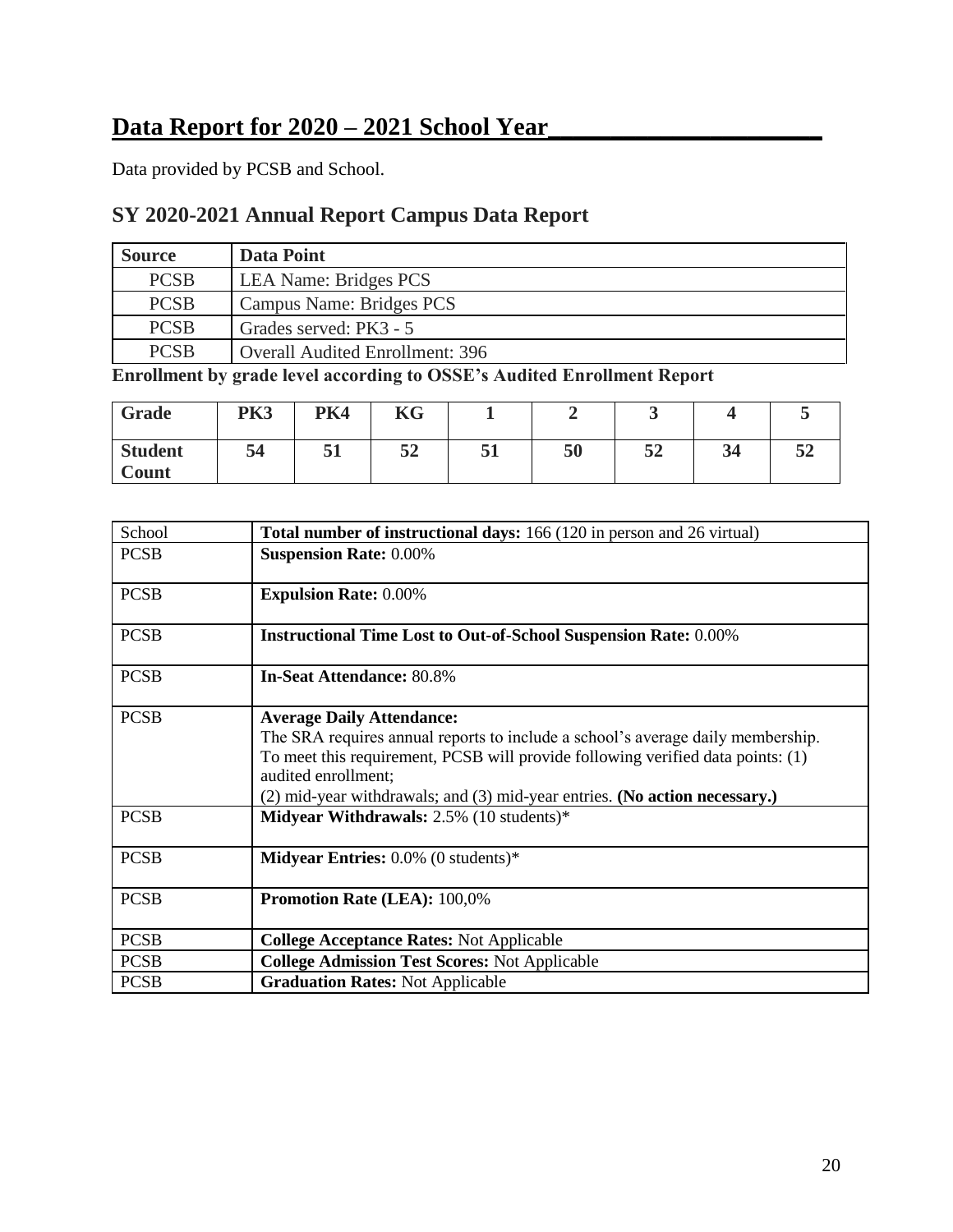|        | <b>TEACHER DATA POINTS</b>                                                                                                                                                       |
|--------|----------------------------------------------------------------------------------------------------------------------------------------------------------------------------------|
| School | <b>Teacher Attrition Rate: 30.76%</b>                                                                                                                                            |
| School | <b>Number of Teachers:</b><br>Teachers = $44$<br>Assistant Teachers / Fellows $= 27$<br>Dedicated Aides / Classroom Assistants $= 20$                                            |
| School | <b>Teacher Salary</b><br>Average: \$61,752.00<br>2. Range -- Minimum: \$46,350.00<br>Maximum: \$82,765.00                                                                        |
| School | <b>Executive Salary</b><br>1. \$144,200.00 2. \$127,308.00 3. \$127,308.00<br>(Only three individuals in the organization had a salary over \$100,000.00 for<br>the $20-21$ SY.) |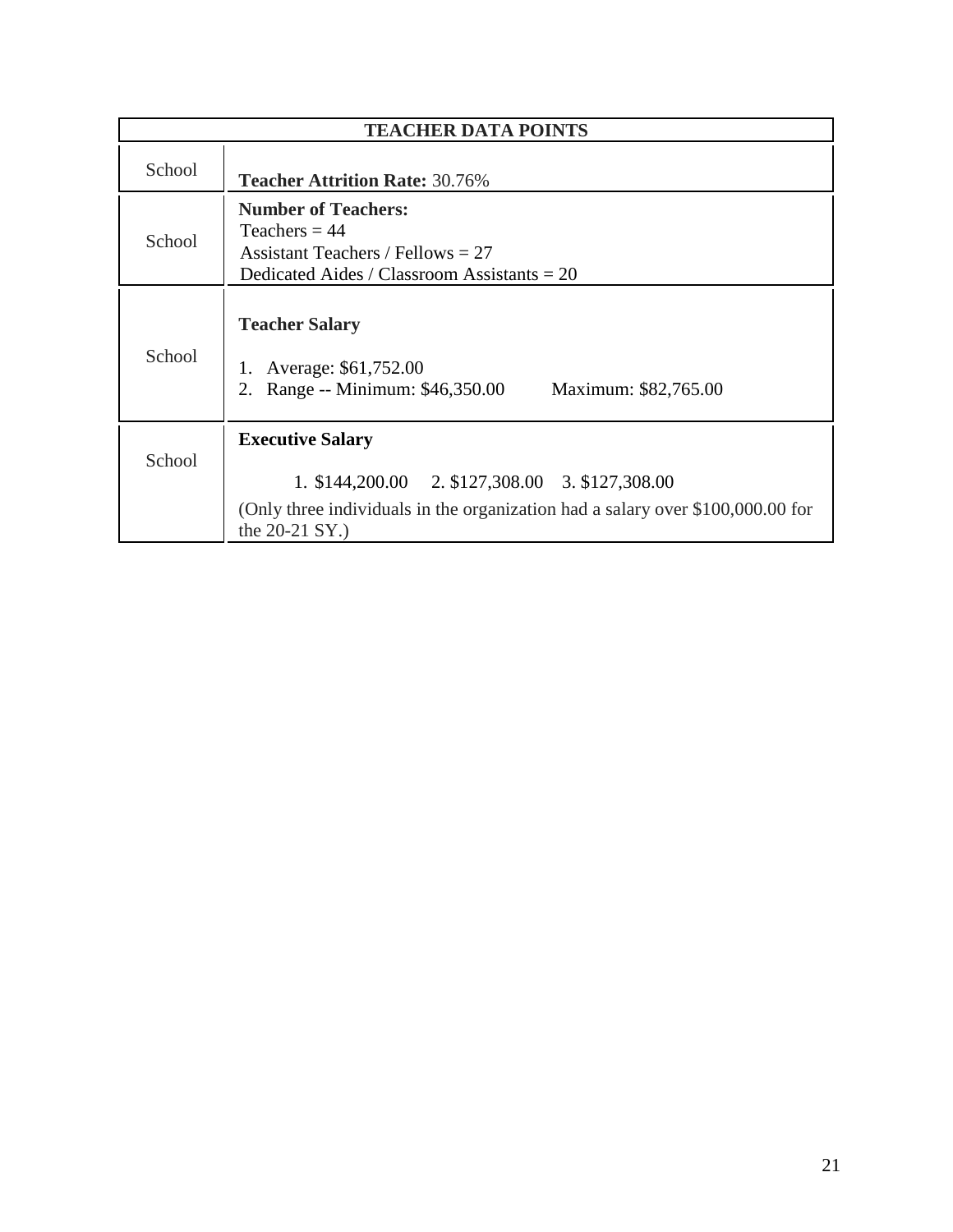### **APPENDIX A: Staff Roster 2020 - 2021 School Year**

#### **Administrative Staff and School Staff**

- Olivia Smith Founder / Head of School
- Georgia Vergos Chief Operating Officer
- Kay Elaster Principal
- Danette Dicks Assistant Principal
- Rhonda Green Director of Curriculum
- Kristel Guzman Operations Manager
- Monique Mitchell Business Manager
- Ed-Ops Business Manager
- Stephannie Beets HR Manager
- Sharon Wright HR Assistant / Sub planner
- Willie Walker Director of Student Support Services
- Natalie Ballard Assistant Director of Student **Services**
- Nicole Best Special Education Coordinator
- Caelin Hammon Special Education Coordinator
- Chishala Katongo-Wapenyi Special Education Coach
- Thora Balk ECE Curriculum / RTI Coordinator
- Dareese Tolson Literacy Coordinator / Coach
- Belinda Cofield Reading Specialist
- Susan Molholm– Reading Specialist
- Desmond Goodloe Math Specialist
- Andrea Rayo ELL Coordinator / Teacher
- Kristin Nagy Arts Integration Coordinator / Art Teacher
- Kendra Scott School Counselor
- Hillary Kulig School Counselor
- DeJuan Nunn Behavior Specialist
- Terrell Picket Behavior Specialist
- Stephanie Fisher Speech Therapist
- Christie Panfile Speech Therapist
- Ursula Peters Speech Therapist
- Zora McFarline-Blake Speech Therapist
- Hannah Bacon Occupational Therapist
- Sara Lind Occupational Therapist
- Myra Branch Occupational Therapist
- Jessica Korab Physical Therapist
- Shawna Alleveto ABA Coordinator
- Kelly Pleva Music Teacher
- Shanelle Foster PE Teacher
- Food Service Support Ana Castro Silva
- Food Service Assistant Carmen Marquez
- Ana Esquivel– Bilingual Receptionist
- Adriana Carias Bilingual Operations Assistant
- Meareg Tewolde Bilingual Operations Assistant
- Conal O'Keefe Garden Coordinator
- Samuel Pinkerton Art Teacher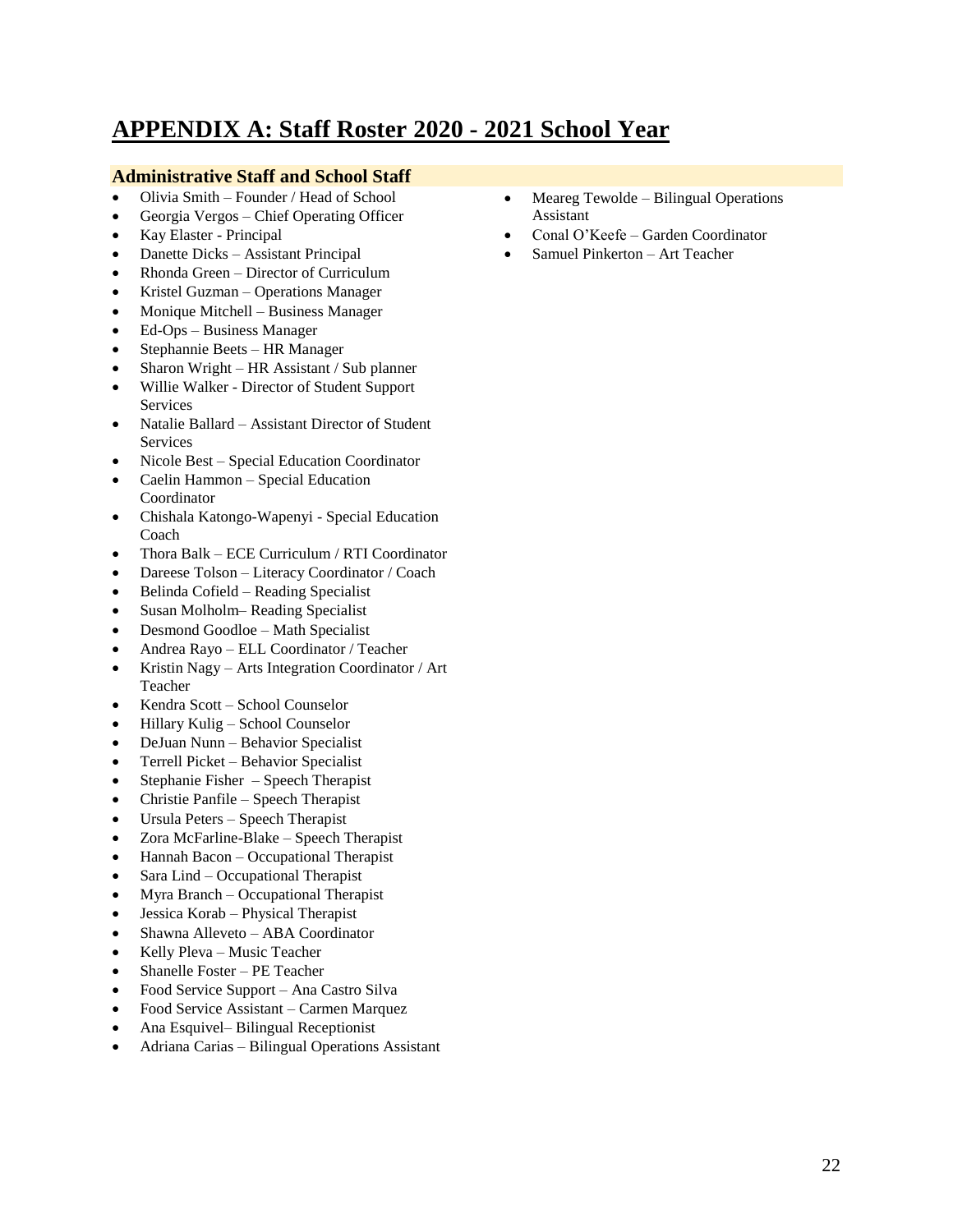| <b>Teachers</b>                       |                                                                 |                                                          |
|---------------------------------------|-----------------------------------------------------------------|----------------------------------------------------------|
| Jphanna Spath, Pre-K                  | Jere Smit, 1 <sup>st</sup> SpEd Co-Techer                       | LaQuida Asher, 4 <sup>th</sup> /5 <sup>th</sup> SpEd     |
| Brianna Keith, Pre-K                  | Hannah Shapiro, 1st                                             | Susan Molhom, 4 <sup>th</sup>                            |
| Rohnisha Pope, Pre-K                  | Elainey Fitzpatrick, 1st                                        | Brandon Woodland, 4 <sup>th</sup>                        |
| Aleisha McBride, Pre-K                | Brittany Sheldon, 2 <sup>nd</sup>                               | Nakita Henderson-Packer, 4 <sup>th</sup> SpEd Co-Teacher |
| Dimuthu Mack, Pre-K                   | Audrey Childs, 2 <sup>nd</sup>                                  | Carlvert Green, 5 <sup>th</sup>                          |
| James Grange, Pre-K SpEd              | Reneesha Sizer, 2 <sup>nd</sup> /3 <sup>rd</sup> SpEd           | Brittney Hogan, 5 <sup>th</sup>                          |
| Trenee Murphy, Pre-K SpEd             | Aurelio Valentine, 2 <sup>nd</sup> SpEd Co-Teacher              | Rachel Ainsworth, 5 <sup>th</sup> SpEd Co-Teacher        |
| Shirley Simmons, ECE/K Resource       | Charles Williams, 3rd                                           | Ashlee Williams, $3rd - 5th$ SpEd                        |
| Kirstin Coleman, ECE SpEd Co-Techer   | Tashiyra Freeman, 3rd                                           | Khadijah Barr, ELL                                       |
| Jessica Clarke, Kindergarten          | Lakisha Scott, 2 <sup>nd</sup> /3 <sup>rd</sup> SpEd            | Chrissy Sawyer, ELL                                      |
| Catherine Oliver-Hylton, Kindergarten | Keyuanna Evans, 3rd SpEd Co-Teacher                             | Morgan Frye, SPED Resource Teacher                       |
| Natasha Brown K/1 <sup>st</sup> SpEd  | Jamela Simon, 2 <sup>nd</sup> /3 <sup>rd</sup> Resource Teacher |                                                          |
| Heather Markowitz, $K - 2nd$ SpEd     | Ebun Miles, $3rd$ - 5th Resource Teacher                        |                                                          |

#### **Assistant Teacher (AT), Dedicated Aide (DA) & Classroom Assistant (CA)**

|                                  | Larry Cooper, 2 <sup>nd</sup> AT                             | Sharmeek Miller, 4 <sup>th</sup> SpED DA                    |
|----------------------------------|--------------------------------------------------------------|-------------------------------------------------------------|
| Fatima Lopez Hernandez, Pre-K AT |                                                              |                                                             |
| Adrianna Morales, Pre-K AT       | Rosaly Picardo Figueroa, 2 <sup>nd</sup> AT                  | Stephen Johnson, 4 <sup>th</sup> /5 <sup>th</sup> SpEd DA   |
| Lillian Eason, Pre-K AT          | La'Sandra Smith, 3rd AT                                      | Desirea Edmonds, 4th / 5th SpEd AT                          |
| Briseyda Garcia, Pre-K AT        | Andrew Tillery, 3rd DA                                       | Whitney Royal, 4th / 5th SpEd AT                            |
| Bianca Tobias, Pre-K AT          | Kamoiya Robinson, 2 <sup>nd</sup> / 3 <sup>rd</sup> DA       | Michael Hammond, 4th / 5th SpEd AT                          |
| Kristen William, Pre-K SpEd AT   | Cassie Cunningham, $2nd / 3rd DA$                            | Erika McMillian, 4 <sup>th</sup> /5 <sup>th</sup> SpEd CA   |
| Donise Wiggins, Pre-K SpEd AT    | Mykala Johnson. 22 <sup>nd</sup> / 3 <sup>rd</sup> DA        | Ashley Washington, 4 <sup>th</sup> /5 <sup>th</sup> SpEd DA |
| Hiwot Desta, PreK SpEd CA        | Tannesha Callaham, 2 <sup>nd</sup> / 3 <sup>rd</sup> SpEd AT | Lexis Briggs, 4 <sup>th</sup> /5 <sup>th</sup> SpEd DA      |
| Danielle Hammond, Pre-K SpEd AT  | Yendy Brown, 2 <sup>nd</sup> /3 <sup>rd</sup> SpEd AT        | Mia Singleton, 3-5 <sup>th</sup> SpEd AT                    |
| Shaiann Bennett, Kinder SpEd AT  | Tiaria Hammond, 2 <sup>nd</sup> /3 <sup>rd</sup> SpEd DA     | Latesia Rhodes, 3-5 <sup>th</sup> SpEd AT                   |
| Zeon Railey, Kinder SpEd AT      | Refref Jafar, 2 <sup>nd</sup> /3 <sup>rd</sup> SpEd CA       | Sophonia Solard, 5th AT                                     |
| Jasmin Bush, Kinder AT           | Melyssa Brennan, $K - 2nd$ SpEd AT                           | Diego Castillo, 5th AT                                      |
| Vanessa Casillas, Kinder AT      | Dominique Braxton, K-2nd SpEd DA                             | Brandon Griggs, 5th SpEd DA                                 |
| Douglas Robinson, 1st AT         | Mya Walker, K-2nd SpEd DA                                    |                                                             |
| Nohely Hernandez,, 1st AT        | Lara Hammond, $K - 2nd$ SpEd CA                              |                                                             |
| Mark Hammond, 1st DA             | Taylor Nicholas, 4th AT                                      |                                                             |

Below is information concerning the qualifications of classroom staff in aggregate for degrees earned / level of education.

1) 100% of Assistant Teachers, Classroom Assistants and Dedicated Aides that have a High School Diploma.

2) 12.76% of Assistant Teachers, Classroom Assistants and Dedicated Aides that have passed the ParaPro Exam.

3) 14.89% of Assistant Teachers, Classroom Assistants and Dedicated Aides that have an Associates in Arts.

4) 36.17% of Assistant Teachers, Classroom Assistants and Dedicated Aides that have a Bachelor of Arts.

5) 30.54% of Teachers that have a Bachelor's of Arts.

6) 69.46% of Teachers that have a Master's Degree.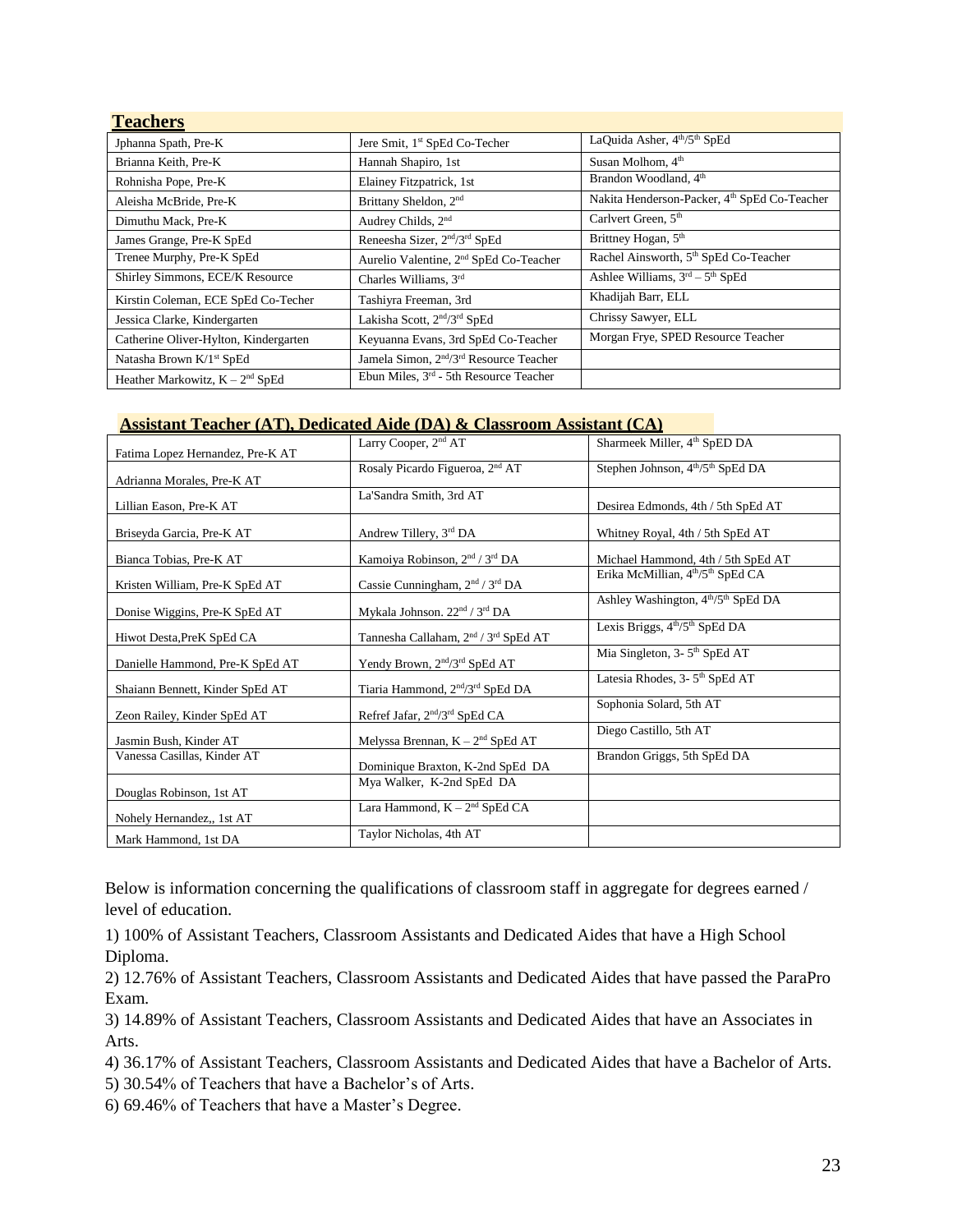### **APPENDIX B: Board Roster for 2020 - 2021 School Year**

### **2020 - 2021 SCHOOL YEAR**

Bridges' Board of Trustees during the 2020 – 2021 school year are listed below.

Rikki Hunt Taylor Role on Board – Vice Chairperson of the Board of Trustees, School Performance Committee Co-Chari, Governance Committee, Finance Committee Member, Complaint Liaison for the DC PCSB DC resident – Yes

Hassan Dhouti Role on Board – Secretary, School Performance Committee Co-Chair DC resident – Yes

Daniel Jinich Role on Board – Treasurer, Finance Committee Chair DC resident – No

Tracey Clarke Role on Board – Parent Representative, Governance Committee Chair DC resident – Yes

Soumya Devi Role on Board – Parent Representative, Governance Committee Member DC resident – Yes

Sonya Harrison Role on Board – Member, School Performance Committee Member DC resident – No

Marissa Morabito-Reilly Role on Board – Parent Representative, Governance Committee Member DC resident – Yes

Olivia Smith Role on Board – Head of School and President of the Corporation DC resident – Yes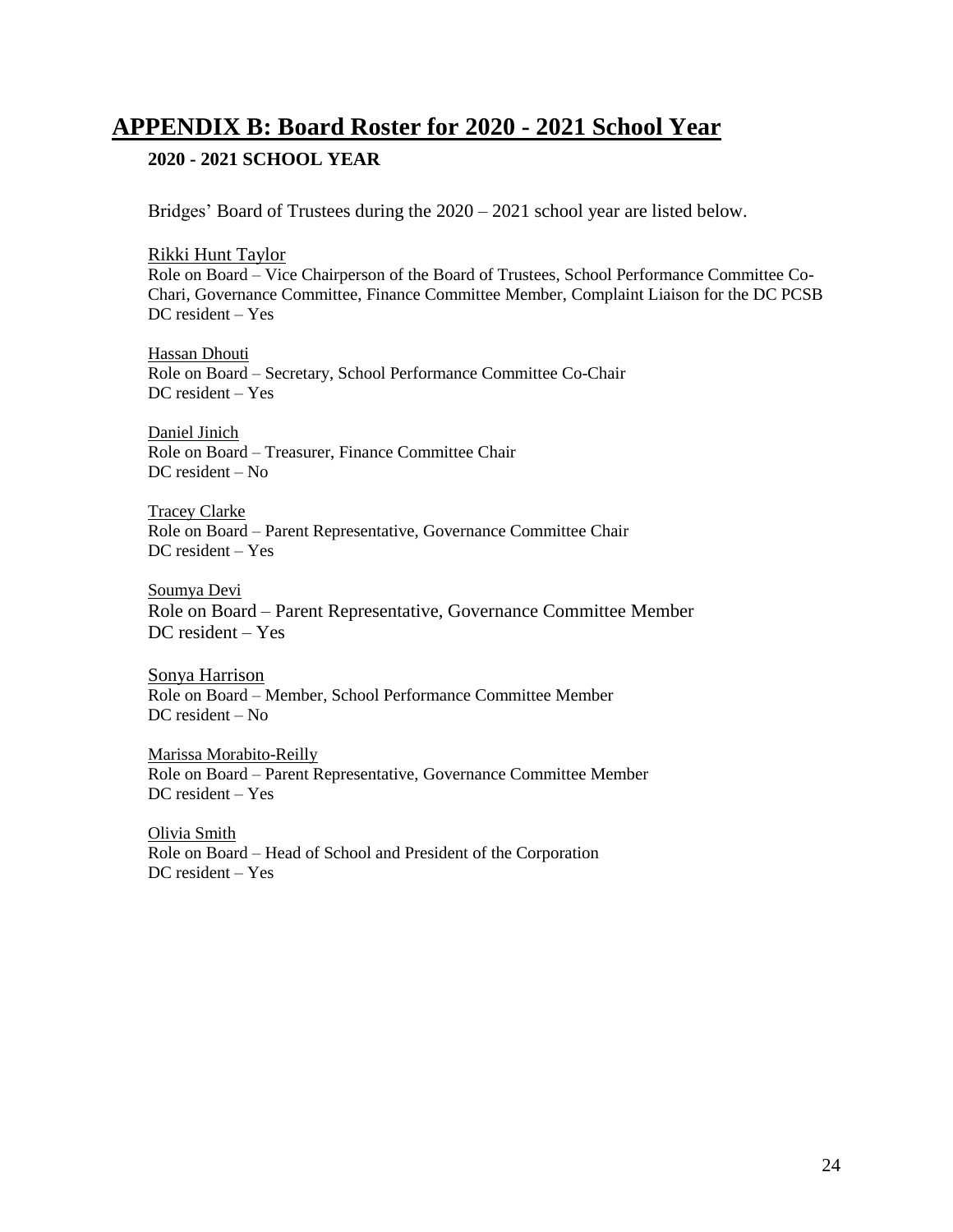### **APPENDIX C: Unaudited Year-end 2019 - 2020 Financial Statement**

### **Balance Sheet**

### **Bridges**

As of June 30, 2021

| <b>Balance Sheet</b> |                                     |                                          | 6/30/2021      |
|----------------------|-------------------------------------|------------------------------------------|----------------|
| <b>Assets</b>        |                                     |                                          | <b>Current</b> |
| Assets               |                                     |                                          |                |
|                      | <b>Current Assets</b>               |                                          |                |
|                      |                                     | Cash                                     | 10,178,588     |
|                      |                                     | <b>Accounts Receivable</b>               | 839,703        |
|                      |                                     | <b>Other Current Assets</b>              | 490,471        |
|                      |                                     | <b>Intercompany Transfers</b>            | 0              |
|                      |                                     | <b>Total Current Assets</b>              | 11,508,762     |
|                      | <b>Noncurrent Assets</b>            |                                          |                |
|                      |                                     | Facilities, Net                          | 495,965        |
|                      |                                     | <b>Operating Fixed Assets, Net</b>       | 176,605        |
|                      |                                     | <b>Total Noncurrent Assets</b>           | 672,570        |
|                      | <b>Total Assets</b>                 |                                          | 12,181,332     |
|                      |                                     |                                          |                |
|                      | <b>Liabilities and Equity</b>       |                                          | <b>Current</b> |
|                      | Liabilities and Equity              |                                          |                |
|                      | <b>Current Liabilities</b>          |                                          |                |
|                      |                                     | <b>Accounts Payable</b>                  | 166,991        |
|                      |                                     | <b>Other Current Liabilities</b>         | 287,338        |
|                      |                                     | <b>Accrued Salaries and Benefits</b>     | 919,197        |
|                      |                                     | <b>Total Current Liabilities</b>         | 1,373,526      |
|                      | Equity                              |                                          |                |
|                      |                                     | <b>Unrestricted Net Assets</b>           | 6,963,695      |
|                      |                                     | Net Income                               | 3,843,319      |
|                      |                                     | <b>Temporarily Restricted Net Assets</b> | 792            |
|                      |                                     | <b>Total Equity</b>                      | 10,807,806     |
|                      | Long-Term Liabilities               |                                          |                |
|                      |                                     | Senior Debt                              | 0              |
|                      |                                     | <b>Total Long-Term Liabilities</b>       | 0              |
|                      | <b>Total Liabilities and Equity</b> |                                          | 12,181,332     |